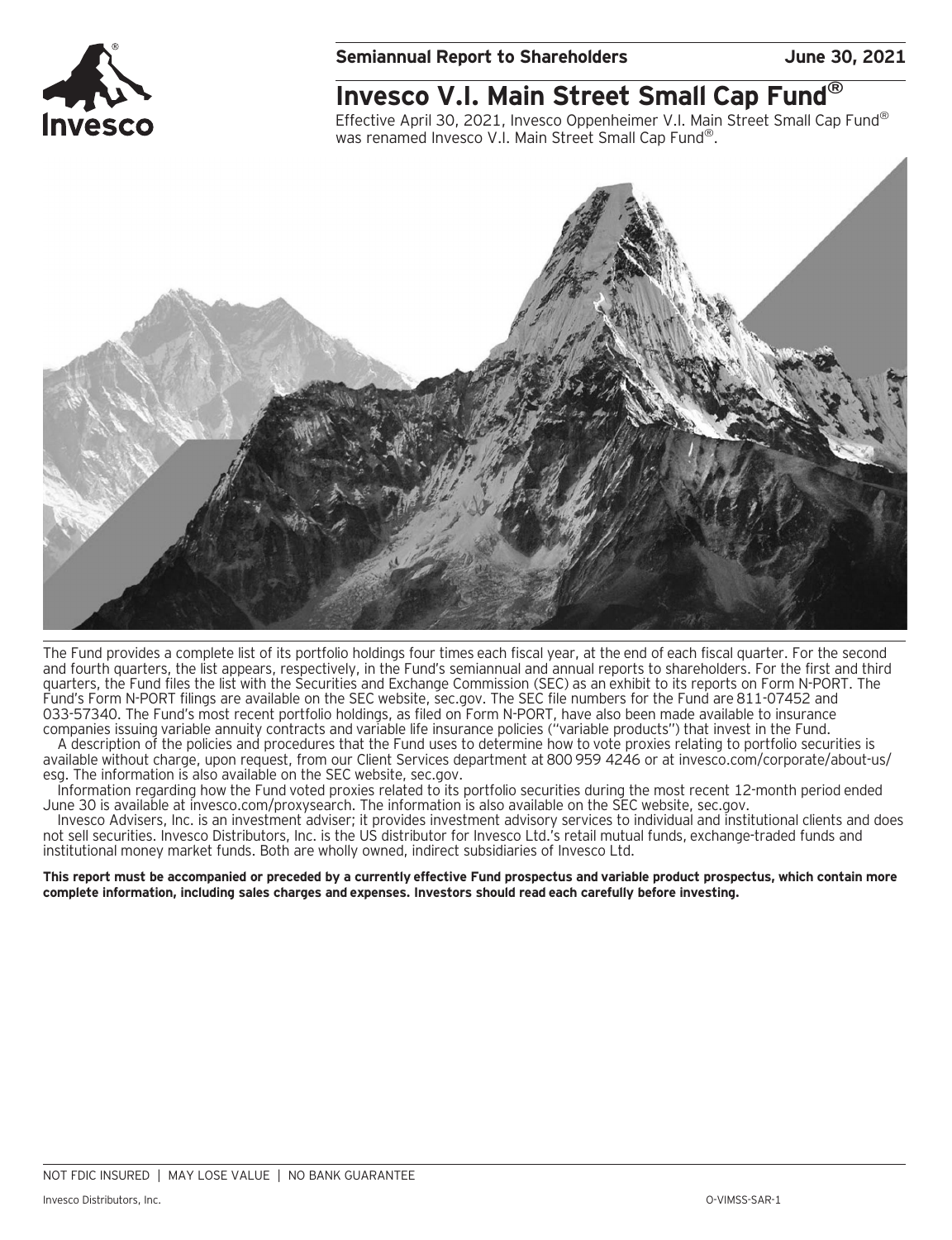#### **Performance summary**

#### **Fund vs. Indexes**

*Cumulative total returns, 12/31/20 to 6/30/21, excluding variable product issuer charges. If variable product issuer charges were included, returns would be lower.*

| Series   Shares                 | 17.91% |
|---------------------------------|--------|
| Series II Shares                | 17.76  |
| Russell 2000 Index <sup>▼</sup> | 17.54  |
|                                 |        |

Source(s): VRIMES Technologies Corp.

The **Russell 2000® Index** is an unmanaged index considered representative of small-cap stocks. The Russell 2000 Index is a trademark/service mark of the Frank Russell Co. Russell<sup>®</sup> is a trademark of the Frank Russell Co.

 The Fund is not managed to track the performance of any particular index, including the index(es) described here, and consequently, the performance of the Fund may deviate significantly from the performance of the index(es).

 A direct investment cannot be made in an index. Unless otherwise indicated, index results include reinvested dividends, and they do not reflect sales charges. Performance of the peer group, if applicable, reflects fund expenses; performance of a market index does not.

**Effective May 24, 2019, Non-Service and Service shares of the Oppenheimer Main Street Small Cap Fund/VA, (the predecessor fund) were reorganized into Series I and Series II shares, respectively, of Invesco Oppenheimer V.I. Main Street Small Cap Fund® (renamed Invesco V.I. Main Street Small Cap Fund® on April 30, 2021). Returns shown above, for periods ending on or prior to May 24, 2019, for Series I and Series II shares are those of the Non-Service shares and Service shares of the predecessor fund. Share class returns will differ from the predecessor fund because of different expenses.**

**The performance data quoted represent past performance and cannot guarantee future results; current performance may be lower or higher. Please contact your variable product issuer or financial adviser for**

**the most recent month-end variable product performance. Performance figures reflect Fund expenses, reinvested distributions and changes in net asset value. Performance figures do not reflect deduction of taxes a shareholder would pay on Fund distributions or sale of Fund shares. Investment return and principal value will fluctuate so that you may have a gain or loss when you sell shares.**

**Invesco V.I. Main Street Small Cap Fund®, a series portfolio of AIM Variable Insurance Funds (Invesco Variable Insurance Funds), is currently offered through insurance companies issuing variable products. You cannot purchase shares of the Fund directly. Performance figures given represent the Fund and are not intended to reflect actual variable product values. They do not reflect sales charges, expenses and**

#### **Average Annual Total Returns** *As of 6/30/21* **Series I Shares**  Inception (5/1/98) 9.45%<br>10 Years 13.15 10 Years 5 Years 16.00 1 Year 59.53 **Series II Shares**  Inception (7/16/01) 10.27%<br>10 Years 12.87 10 Years 12.87<br>15.70 15.70 5 Years 15.70<br>1 Year 1981 - 15.70<br>1 Year 1991 - 159.10 1 Year

**fees assessed in connection with a variable product. Sales charges, expenses and fees, which are determined by the variable product issuers, will vary and will lower the total return.**

**The most recent month-end performance at the Fund level, excluding variable product charges, is available at 800 451 4246. As mentioned above, for the most recent month-end performance including variable product charges, please contact your variable product issuer or financial adviser.**

**Fund performance reflects any applicable fee waivers and/or expense reimbursements. Had the adviser not waived fees and/or reimbursed expenses currently or in the past, returns would have been lower. See current prospectus for more information.**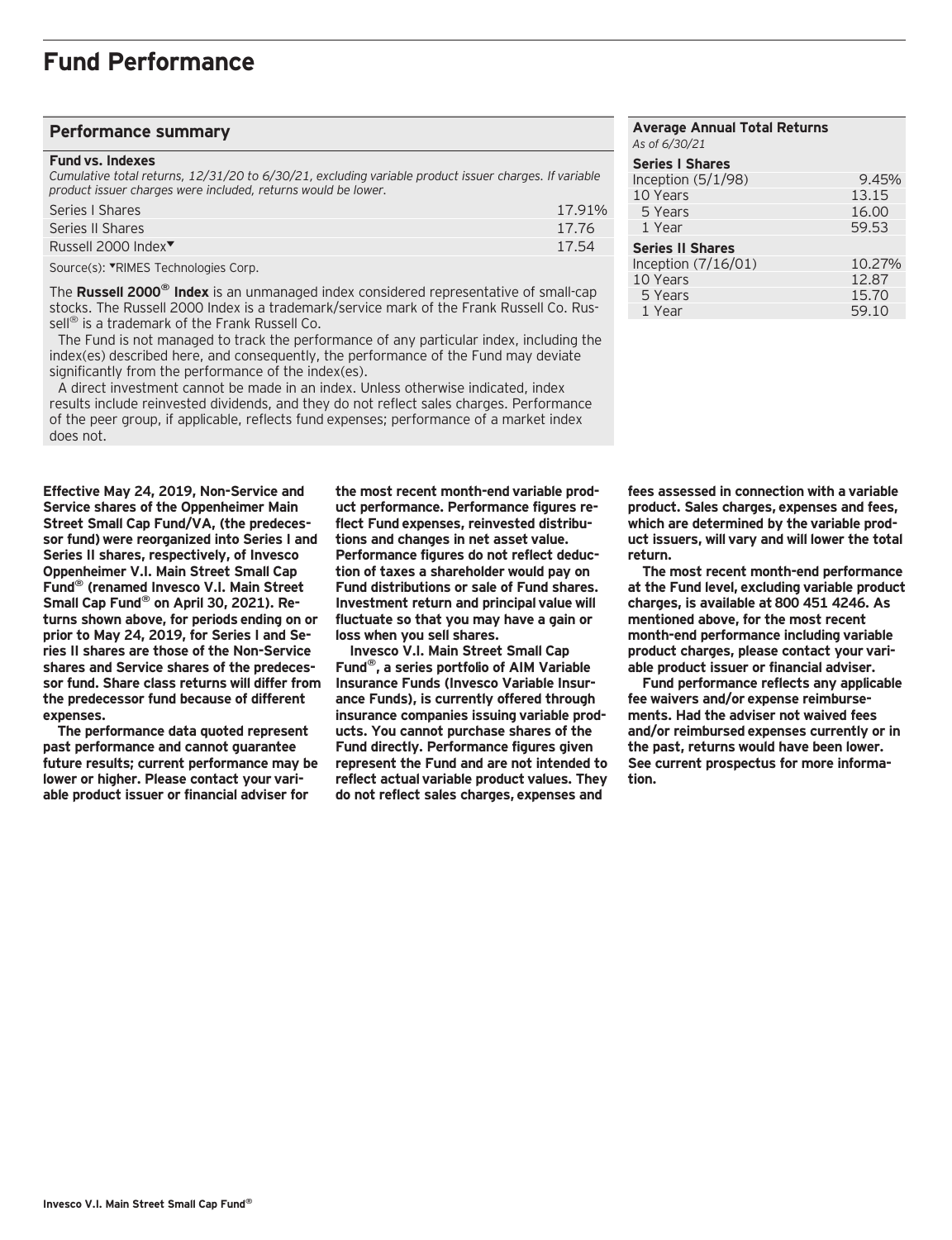#### **Liquidity Risk Management Program**

In compliance with Rule 22e-4 under the Investment Company Act of 1940, as amended (the "Liquidity Rule"), the Fund has adopted and implemented a liquidity risk management program in accordance with the Liquidity Rule (the "Program"). The Program is reasonably designed to assess and manage the Fund's liquidity risk, which is the risk that the Fund could not meet redemption requests without significant dilution of remaining investors' interests in the Fund. The Board of Trustees of the Fund (the "Board") has appointed Invesco Advisers, Inc. ("Invesco"), the Fund's investment adviser, as the Program's administrator, and Invesco has delegated oversight of the Program to the Liquidity Risk Management Committee (the "Committee"), which is composed of senior representatives from relevant business groups at Invesco.

As required by the Liquidity Rule, the Program includes policies and procedures providing for an assessment, no less frequently than annually, of the Fund's liquidity risk that takes into account, as relevant to the Fund's liquidity risk: (1) the Fund's investment strategy and liquidity of portfolio investments during both normal and reasonably foreseeable stressed conditions; (2) short-term and long-term cash flow projections for the Fund during both normal and reasonably foreseeable stressed conditions; and (3) the Fund's holdings of cash and cash equivalents and any borrowing arrangements. The Liquidity Rule also requires the classification of the Fund's investments into categories that reflect the assessment of their relative liquidity under current market conditions. The Fund classifies its investments into one of four categories defined in the Liquidity Rule: "Highly Liquid," "Moderately Liquid," "Less Liquid," and "Illiquid." Funds that are not invested primarily in "Highly Liquid Investments" that are assets (cash or investments that are reasonably expected to be convertible into cash within three business days without significantly changing the market value of the investment) are required to establish a "Highly Liquid Investment Minimum" ("HLIM"), which is the minimum percentage of net assets that must be invested in Highly Liquid Investments. Funds with HLIMs have procedures for addressing HLIM shortfalls, including reporting to the Board and the SEC (on a non-public basis) as required by the Program and the Liquidity Rule. In addition, the Fund may not acquire an investment if, immediately after the acquisition, over 15% of the Fund's net assets would consist of "Illiquid Investments" that are assets (an investment that cannot reasonably be expected to be sold or disposed of in current market conditions in seven calendar days or less without the sale or disposition significantly changing the market value of the investment). The Liquidity Rule and the Program also require reporting to the Board and the SEC (on a non-public basis) if a Fund's holdings of Illiquid Investments exceed 15% of the Fund's assets.

At a meeting held on March 22-24, 2021, the Committee presented a report to the Board that addressed the operation of the Program and assessed the Program's adequacy and effectiveness of implementation (the "Report"). The Report covered the period from January 1, 2020 through December 31, 2020 (the "Program Reporting Period"). The Report discussed notable events affecting liquidity over the Program Reporting Period, including the impact of the coronavirus pandemic on the Fund and the overall market. The Report noted that there were no material changes to the Program during the Program Reporting Period.

The Report stated, in relevant part, that during the Program Reporting Period:

- The Program, as adopted and implemented, remained reasonably designed to assess and manage the Fund's liquidity risk and was operated effectively to achieve that goal;
- The Fund's investment strategy remained appropriate for an open-end fund;
- The Fund was able to meet requests for redemption without significant dilution of remaining investors' interests in the Fund;
- The Fund did not breach the 15% limit on Illiquid Investments; and
- The Fund primarily held Highly Liquid Investments and therefore has not adopted an HLIM.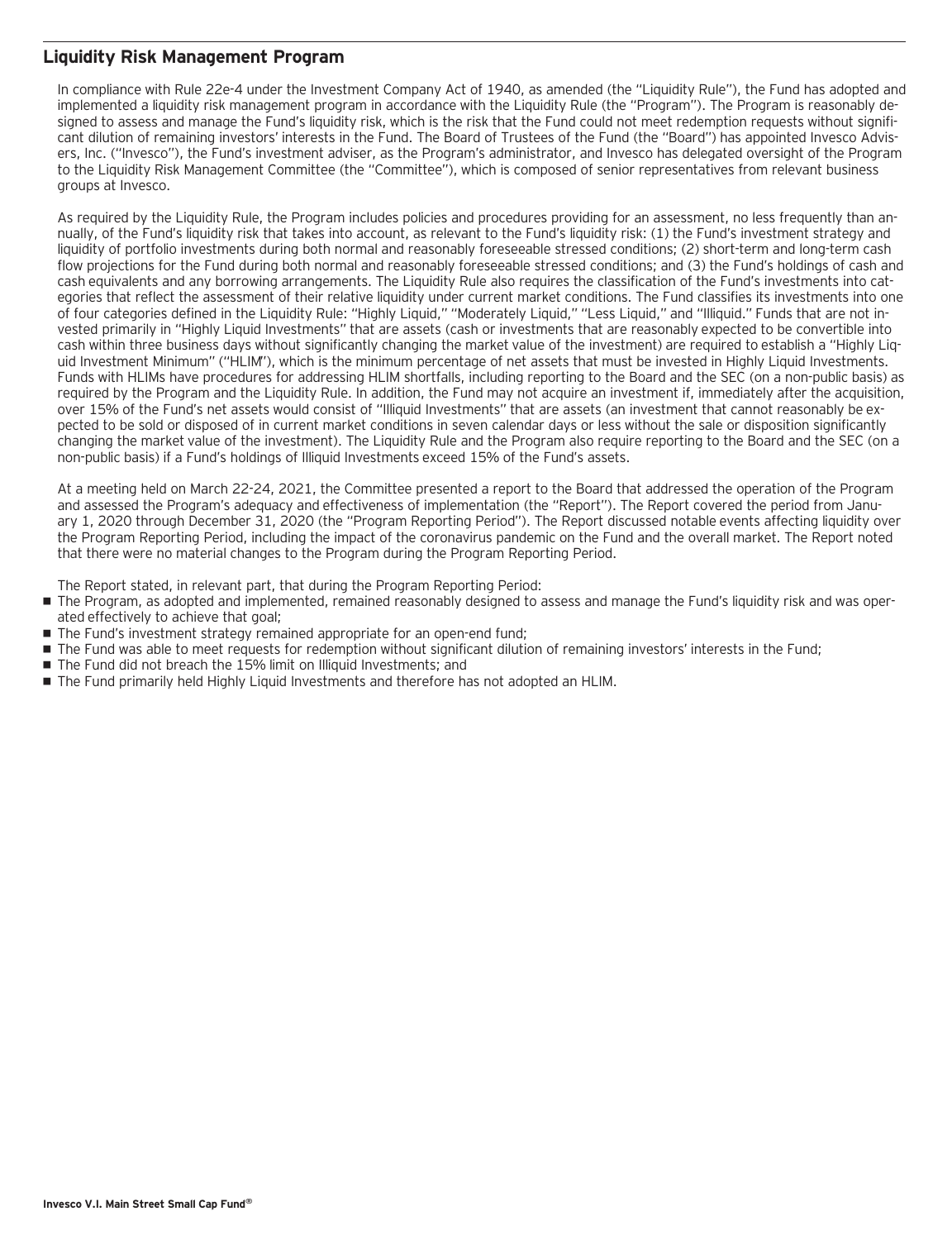# **Schedule of Investments(a)**

June 30, 2021 (Unaudited)

|                                                                            | <b>Shares</b>      | Value                    |
|----------------------------------------------------------------------------|--------------------|--------------------------|
| Common Stocks & Other Equity Interests-98.89%<br>Aerospace & Defense-0.69% |                    |                          |
| Curtiss-Wright Corp.                                                       | 49,769             | \$<br>5,910,566          |
| Air Freight & Logistics-0.62%                                              |                    |                          |
| Hub Group, Inc., Class A(b)                                                | 79,414             | 5,239,736                |
| Aluminum-1.31%                                                             |                    |                          |
| Kaiser Aluminum Corp.                                                      | 90,503             | 11,176,215               |
| Apparel Retail-0.67%                                                       |                    |                          |
| Foot Locker, Inc.                                                          | 92,959             | 5,729,063                |
| Apparel, Accessories & Luxury Goods-0.53%                                  |                    |                          |
| Carter's, Inc.                                                             | 44,074             | 4,547,115                |
| Application Software-6.40%                                                 |                    |                          |
| Bottomline Technologies (DE), Inc. <sup>(b)</sup>                          | 216,709            | 8,035,570                |
| Envestnet, Inc. <sup>(b)</sup>                                             | 67,437             | 5,115,771                |
| Everbridge, Inc. (b)(c)                                                    | 29,302             | 3,987,416                |
| J2 Global, Inc. (b)(c)                                                     | 146,173            | 20,106,096               |
| Olo, Inc., Class A(b)                                                      | 145,411            | 5,436,917                |
| Q2 Holdings, Inc. <sup>(b)</sup>                                           | 115,258            | 11,823,166               |
|                                                                            |                    | 54,504,936               |
| Asset Management & Custody Banks-2.25%                                     |                    |                          |
| Federated Hermes, Inc., Class B                                            | 229,843            | 7,793,976                |
| Focus Financial Partners, Inc.,                                            |                    |                          |
| Class $A^{(b)}$                                                            | 233,528            | 11,326,108               |
|                                                                            |                    | 19,120,084               |
| Auto Parts & Equipment-2.50%                                               |                    |                          |
| Dorman Products, Inc. (b)                                                  | 99,357             | 10,300,340               |
| Visteon Corp. <sup>(b)</sup>                                               | 90,876             | 10,990,544               |
|                                                                            |                    | 21,290,884               |
|                                                                            |                    |                          |
| Automotive Retail-3.38%<br>AutoNation, Inc. <sup>(b)</sup>                 |                    |                          |
| Monro, Inc.                                                                | 174,556<br>192,777 | 16,549,655<br>12,243,267 |
|                                                                            |                    |                          |
|                                                                            |                    | 28,792,922               |
| Biotechnology-1.76%                                                        |                    |                          |
| ADC Therapeutics S.A. (Switzerland) <sup>(b)</sup>                         | 61,368             | 1,494,311                |
| Avid Bioservices, Inc. (b)(c)                                              | 225,319            | 5,779,432                |
| Twist Bioscience Corp. (b)(c)                                              | 58,024             | 7,731,698                |
|                                                                            |                    | 15,005,441               |
| <b>Building Products-1.06%</b>                                             |                    |                          |
| Masonite International Corp. <sup>(b)</sup>                                | 80,957             | 9,050,183                |
|                                                                            |                    |                          |
| <b>Communications Equipment-0.70%</b><br>EchoStar Corp., Class A(b)(c)     |                    | 6,000,407                |
|                                                                            | 247,032            |                          |
| Construction & Engineering-1.45%                                           |                    |                          |
| Comfort Systems USA, Inc.                                                  | 71,314             | 5,618,830                |
| Valmont Industries, Inc.                                                   | 28,527             | 6,733,798                |
|                                                                            |                    | 12,352,628               |
| <b>Construction Machinery &amp; Heavy Trucks-0.51%</b>                     |                    |                          |
| Allison Transmission Holdings, Inc.                                        | 108,881            | 4,326,931                |

|                                                                           | <b>Shares</b>     | Value                  |
|---------------------------------------------------------------------------|-------------------|------------------------|
| <b>Construction Materials-1.37%</b><br>Summit Materials, Inc., Class A(b) | 334,319           | \$11,651,017           |
| Data Processing & Outsourced Services-0.40%                               |                   |                        |
| Paya Holdings, Inc., Class A(b)(c)                                        | 307,721           | 3,391,085              |
| Diversified Banks-0.91%                                                   |                   |                        |
| Bank of NT Butterfield & Son Ltd. (The)                                   |                   |                        |
| (Bermuda)                                                                 | 218,186           | 7,734,694              |
| Diversified Metals & Mining-0.96%                                         |                   |                        |
| Compass Minerals International, Inc.                                      | 138,024           | 8,179,302              |
| Electrical Components & Equipment-2.31%                                   |                   |                        |
| Atkore, Inc. <sup>(b)</sup>                                               | 160,975           | 11,429,225             |
| EnerSys                                                                   | 83,958            | 8,205,215              |
|                                                                           |                   | 19,634,440             |
| Gas Utilities-3.04%                                                       |                   |                        |
| National Fuel Gas Co.                                                     | 224,665           | 11,738,746             |
| Northwest Natural Holding Co.                                             | 100,431           | 5,274,636              |
| Suburban Propane Partners L.P.                                            | 579,199           | 8,884,913              |
|                                                                           |                   | 25,898,295             |
|                                                                           |                   |                        |
| Health Care Equipment-4.83%<br>AtriCure, Inc. <sup>(b)</sup>              |                   |                        |
| CryoPort, Inc. (b)(c)                                                     | 146,833           | 11,648,262             |
| Heska Corp. (b)(c)                                                        | 149,651<br>35,723 | 9,442,978<br>8,206,645 |
| Ortho Clinical Diagnostics Holdings PLC <sup>(b)</sup>                    | 229,619           | 4,916,143              |
| Tandem Diabetes Care, Inc. (b)                                            | 70,661            | 6,882,381              |
|                                                                           |                   | 41,096,409             |
|                                                                           |                   |                        |
| <b>Health Care Facilities-1.76%</b>                                       |                   |                        |
| Tenet Healthcare Corp. <sup>(b)</sup>                                     | 223,368           | 14,963,422             |
| <b>Health Care Services-3.25%</b>                                         |                   |                        |
| 1Life Healthcare, Inc. (b)(c)                                             | 176,474           | 5,834,230              |
| Addus HomeCare Corp. <sup>(b)</sup>                                       | 102,271           | 8,922,122              |
| LHC Group, Inc. <sup>(b)</sup>                                            | 64,569            | 12,930,588             |
|                                                                           |                   | 27,686,940             |
| Health Care Supplies-0.69%                                                |                   |                        |
| BioLife Solutions, Inc. <sup>(b)</sup>                                    | 131,506           | 5,853,332              |
|                                                                           |                   |                        |
| Health Care Technology-1.46%                                              |                   |                        |
| Inspire Medical Systems, Inc. <sup>(b)</sup>                              | 64,322            | 12,430,870             |
| Homebuilding-1.22%                                                        |                   |                        |
| TopBuild Corp. <sup>(b)</sup>                                             | 52,415            | 10,366,639             |
| Hotel & Resort REITs-0.89%                                                |                   |                        |
| DiamondRock Hospitality Co. <sup>(b)</sup>                                | 779,590           | 7,562,023              |
|                                                                           |                   |                        |
| Household Products-0.84%                                                  |                   |                        |
| Energizer Holdings, Inc.                                                  | 166,461           | 7,154,494              |
| Human Resource & Employment Services-4.15%                                |                   |                        |
| ASGN, Inc. <sup>(b)</sup>                                                 | 170,448           | 16,521,525             |
| Korn Ferry                                                                | 259,341           | 18,815,189             |
|                                                                           |                   | 35,336,714             |
|                                                                           |                   |                        |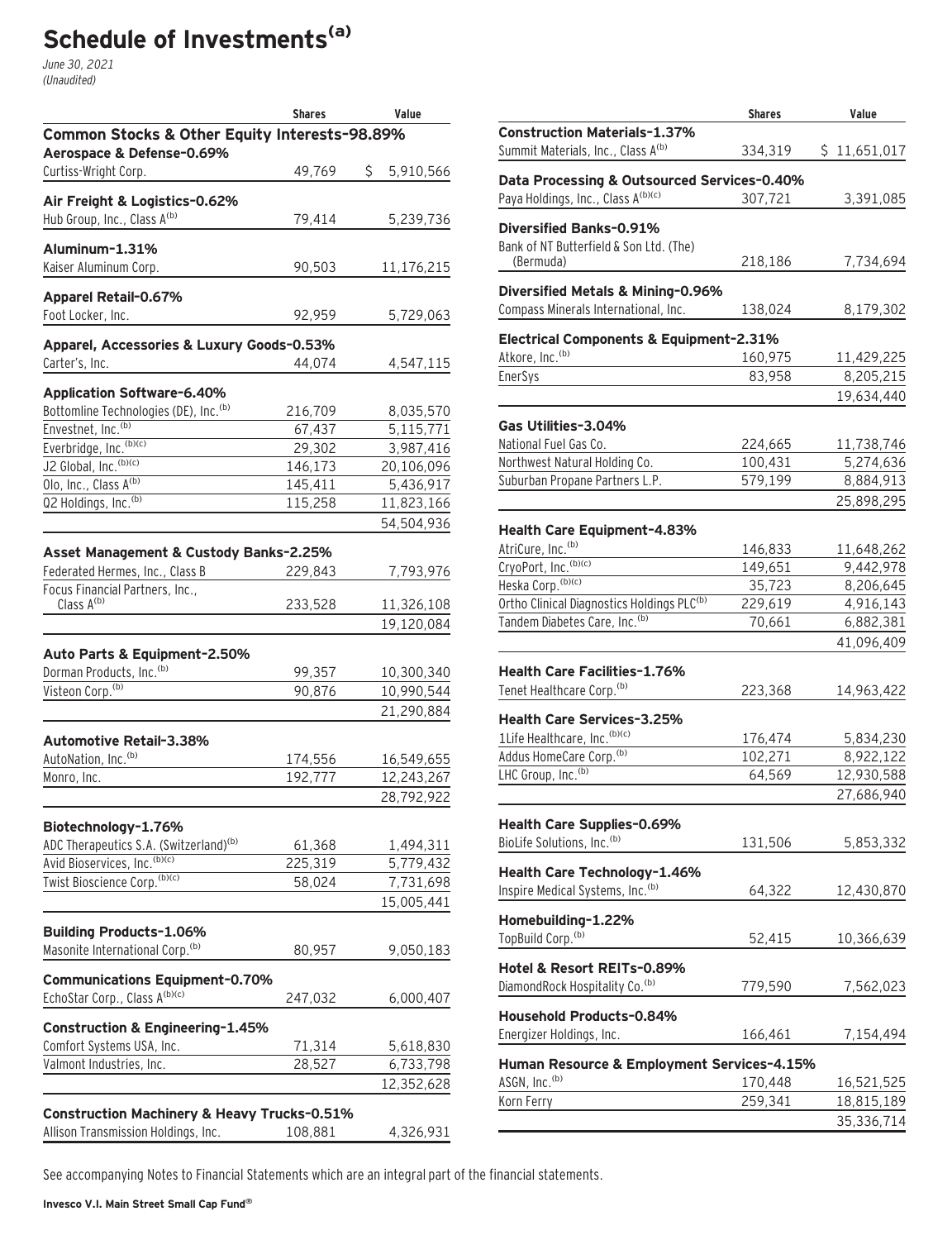|                                                      | <b>Shares</b> | Value           |
|------------------------------------------------------|---------------|-----------------|
| Hypermarkets & Super Centers-1.42%                   |               |                 |
| BJ's Wholesale Club Holdings, Inc. (b)(c)            | 254,206       | 12,095,121<br>S |
|                                                      |               |                 |
| Industrial Machinery-4.77%<br>EnPro Industries, Inc. |               |                 |
|                                                      | 109,527       | 10,640,548      |
| Evoqua Water Technologies Corp. <sup>(b)</sup>       | 363,116       | 12,266,059      |
| Rexnord Corp.                                        | 353,706       | 17,699,448      |
|                                                      |               | 40,606,055      |
| Internet & Direct Marketing Retail-1.50%             |               |                 |
| Overstock.com, Inc. <sup>(b)</sup>                   | 138,382       | 12,758,820      |
|                                                      |               |                 |
| Investment Banking & Brokerage-1.65%                 |               |                 |
| Stifel Financial Corp.                               | 216,739       | 14,057,692      |
| Leisure Facilities-0.64%                             |               |                 |
| Cedar Fair L.P. <sup>(b)</sup>                       |               |                 |
|                                                      | 121,528       | 5,448,100       |
| Life Sciences Tools & Services-2.76%                 |               |                 |
| Adaptive Biotechnologies Corp. (b)(c)                | 140,618       | 5,745,651       |
| Berkeley Lights, Inc. (b)(c)                         | 89,329        | 4,002,833       |
| NeoGenomics, Inc. <sup>(b)</sup>                     | 184,486       | 8,333,233       |
| Repligen Corp. <sup>(b)</sup>                        | 27,352        | 5,460,006       |
|                                                      |               | 23,541,723      |
|                                                      |               |                 |
| Metal & Glass Containers-0.72%                       |               |                 |
| Silgan Holdings, Inc.                                | 148,484       | 6,162,086       |
|                                                      |               |                 |
| Multi-Utilities-1.30%                                |               |                 |
| Avista Corp.                                         | 260,450       | 11,113,402      |
| Office Services & Supplies-0.88%                     |               |                 |
| ACCO Brands Corp.                                    | 863,755       | 7,454,206       |
|                                                      |               |                 |
| Oil & Gas Exploration & Production-0.89%             |               |                 |
| CNX Resources Corp. <sup>(b)</sup>                   | 554,529       | 7,574,866       |
|                                                      |               |                 |
| Packaged Foods & Meats-1.60%                         |               |                 |
| Simply Good Foods Co. (The) <sup>(b)</sup>           | 372,553       | 13,601,910      |
| <b>Personal Products-2.16%</b>                       |               |                 |
| BellRing Brands, Inc., Class A <sup>(b)</sup>        | 374,261       | 11,729,340      |
| Honest Co., Inc. (The) <sup>(b)(c)</sup>             | 409,650       | 6,632,233       |
|                                                      |               | 18,361,573      |
|                                                      |               |                 |
| <b>Pharmaceuticals-0.88%</b>                         |               |                 |
| Axsome Therapeutics, Inc. (b)(c)                     | 41,701        | 2,813,150       |
| Collegium Pharmaceutical, Inc. <sup>(b)</sup>        | 197,452       | 4,667,765       |
|                                                      |               | 7,480,915       |
|                                                      |               |                 |
| Regional Banks-8.43%                                 |               |                 |
| BankUnited, Inc.                                     | 235,323       | 10,045,939      |
| Berkshire Hills Bancorp, Inc.                        | 200,833       | 5,504,833       |
| Cathay General Bancorp                               | 196,993       | 7,753,644       |
| FB Financial Corp.                                   | 108,651       | 4,054,855       |
| Heritage Financial Corp.                             | 235,491       | 5,891,985       |
| OceanFirst Financial Corp.                           | 290,114       | 6,045,976       |
| Pacific Premier Bancorp, Inc.                        | 244,957       | 10,359,231      |
| Signature Bank                                       | 30,157        | 7,408,067       |
| Silvergate Capital Corp., Class A(b)                 | 29,143        | 3,302,485       |
| <b>Sterling Bancorp</b>                              | 459,397       | 11,388,452      |
|                                                      |               | 71,755,467      |
|                                                      |               |                 |
| Research & Consulting Services-2.54%                 |               |                 |
| CACI International, Inc., Class A(b)                 | 41,289        | 10,533,650      |

|                                                                                                | <b>Shares</b> | Value          |
|------------------------------------------------------------------------------------------------|---------------|----------------|
| <b>Research &amp; Consulting Services-(continued)</b>                                          |               |                |
| KBR, Inc.                                                                                      | 290,448       | \$11,080,591   |
|                                                                                                |               | 21,614,241     |
| Restaurants-3.29%                                                                              |               |                |
| Denny's Corp. <sup>(b)</sup>                                                                   | 515,840       | 8,506,202      |
| Jack in the Box, Inc.                                                                          | 96,255        | 10,726,657     |
| Texas Roadhouse, Inc.                                                                          | 91,410        | 8,793,642      |
|                                                                                                |               | 28,026,501     |
| Semiconductor Equipment-3.03%                                                                  |               |                |
| Brooks Automation, Inc.                                                                        | 155,791       | 14,843,767     |
| MKS Instruments, Inc.                                                                          | 61,632        | 10,967,414     |
|                                                                                                |               | 25,811,181     |
| Semiconductors-1.69%                                                                           |               |                |
| Allegro MicroSystems, Inc. (Japan) <sup>(b)</sup>                                              | 171,896       | 4,761,519      |
| Semtech Corp. <sup>(b)</sup>                                                                   | 140,051       | 9,635,509      |
|                                                                                                |               | 14,397,028     |
| Specialized REITs-3.39%                                                                        |               |                |
| EPR Properties <sup>(b)</sup>                                                                  | 131,871       | 6,946,964      |
| Four Corners Property Trust, Inc.                                                              | 410,321       | 11,328,963     |
| National Storage Affiliates Trust                                                              | 208,816       | 10,557,737     |
|                                                                                                |               |                |
|                                                                                                |               | 28,833,664     |
| <b>Specialty Chemicals-1.71%</b>                                                               |               |                |
| Amyris, Inc. (b)(c)                                                                            | 310,486       | 5,082,656      |
| Diversey Holdings Ltd. <sup>(b)</sup>                                                          | 288,275       | 5,163,005      |
| NewMarket Corp.                                                                                | 13,476        | 4,339,003      |
|                                                                                                |               | 14,584,664     |
| Thrifts & Mortgage Finance-1.73%                                                               |               |                |
| <b>WSFS Financial Corp.</b>                                                                    | 316,619       | 14,751,279     |
| Total Common Stocks & Other Equity Interests                                                   |               |                |
| (Cost \$530,562,882)                                                                           |               | 842,017,281    |
| Money Market Funds-1.10%                                                                       |               |                |
| Invesco Government & Agency Portfolio,                                                         |               |                |
| Institutional Class, 0.03% <sup>(d)(e)</sup><br>Invesco Liquid Assets Portfolio, Institutional | 3,374,494     | 3,374,494      |
| Class, 0.01% <sup>(d)(e)</sup>                                                                 | 2,186,344     | 2,187,218      |
| Invesco Treasury Portfolio, Institutional<br>Class, 0.01% <sup>(d)(e)</sup>                    | 3,856,565     | 3,856,565      |
| Total Money Market Funds (Cost \$9,418,277)                                                    |               | 9,418,277      |
| TOTAL INVESTMENTS IN SECURITIES                                                                |               |                |
| (excluding investments purchased                                                               |               |                |
| with cash collateral from securities                                                           |               |                |
| on loan)-99.99%                                                                                |               |                |
| (Cost \$539,981,159)                                                                           |               | 851,435,558    |
| <b>Investments Purchased with Cash Collateral from</b>                                         |               |                |
| <b>Securities on Loan</b>                                                                      |               |                |
| Money Market Funds-8.23%<br>Invesco Private Government Fund.                                   |               |                |
| $0.02\%$ <sup>(d)(e)(f)</sup>                                                                  | 21,021,805    | 21,021,805     |
| Invesco Private Prime Fund, 0.12% <sup>(d)(e)(f)</sup>                                         | 49.031.266    | 49,050,879     |
| Total Investments Purchased with Cash Collateral                                               |               |                |
| from Securities on Loan (Cost \$70,072,684)                                                    |               | 70,072,684     |
| TOTAL INVESTMENTS IN SECURITIES-108.22%<br>(Cost \$610,053,843)                                |               | 921,508,242    |
| OTHER ASSETS LESS LIABILITIES-(8.22)%                                                          |               | (70, 015, 491) |
| NET ASSETS-100.00%                                                                             |               | \$851,492,751  |
|                                                                                                |               |                |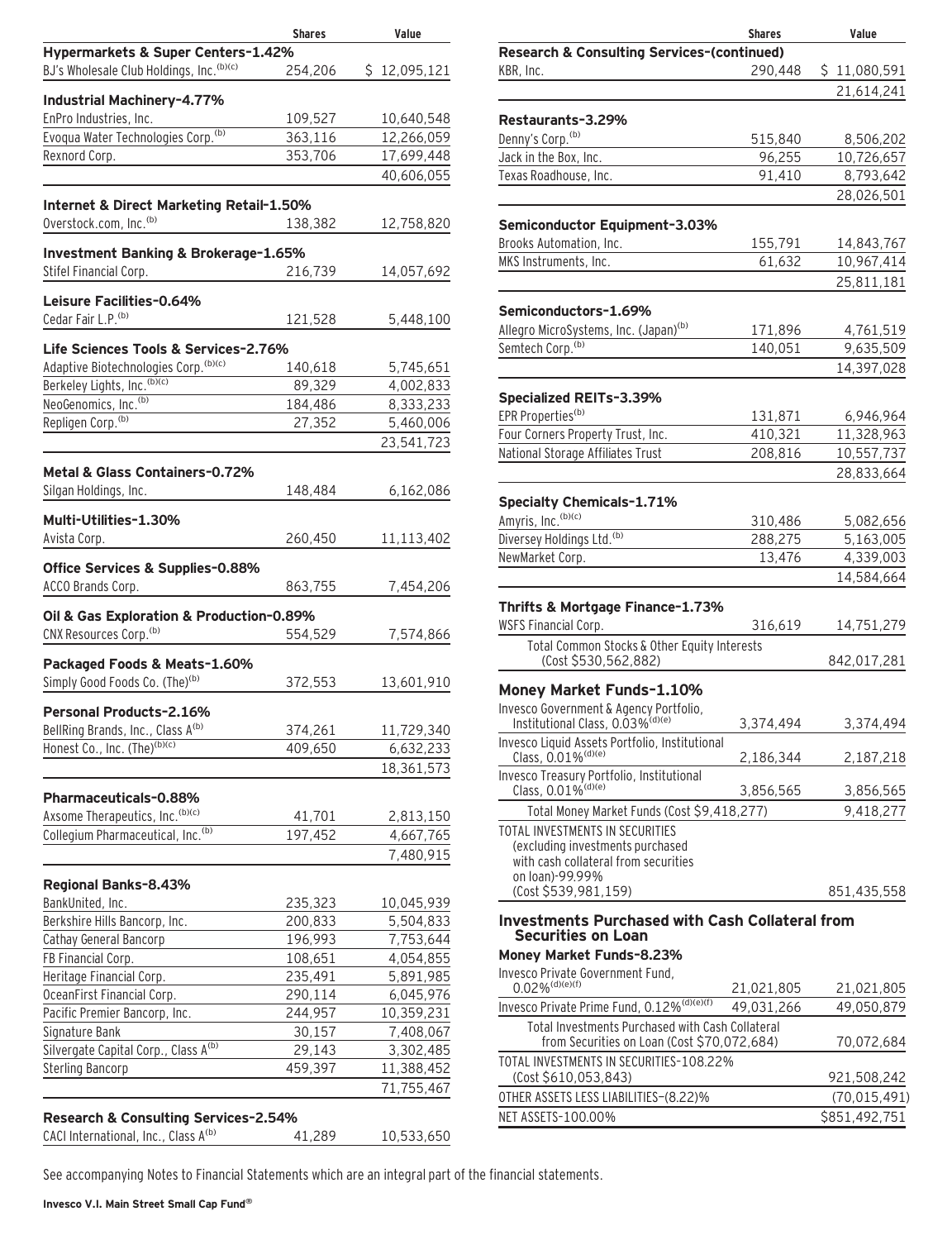Investment Abbreviations:

REIT – Real Estate Investment Trust

Notes to Schedule of Investments:

- (a) Industry and/or sector classifications used in this report are generally according to the Global Industry Classification Standard, which was developed by and is the exclusive property and a service mark of MSCI Inc. and Standard & Poor's.
- (b) Non-income producing security.<br>(c)  $\Delta H$  or a portion of this security w
- (c) All or a portion of this security was out on loan at June 30, 2021.

Affiliated issuer. The issuer and/or the Fund is a wholly-owned subsidiary of Invesco Ltd., or is affiliated by having an investment adviser that is under common control of Invesco Ltd. The table below shows the Fund's transactions in, and earnings from, its investments in affiliates for the six months ended June 30, 2021.

|                                                                                      | Value<br>December 31, 2020 | <b>Purchases</b><br>at Cost | <b>Proceeds</b><br>from Sales | Change in<br><b>Unrealized</b><br>Appreciation | Realized<br>Gain         | Value<br>June 30, 2021 | <b>Dividend Income</b> |
|--------------------------------------------------------------------------------------|----------------------------|-----------------------------|-------------------------------|------------------------------------------------|--------------------------|------------------------|------------------------|
| Investments in Affiliated Money Market Funds:                                        |                            |                             |                               |                                                |                          |                        |                        |
| Invesco Government & Agency Portfolio, Institutional<br>Class                        | \$1,875,710                | \$39,138,026                | \$ (37,639,242)               | s -                                            |                          | \$3.374.494            | 469                    |
| Invesco Liquid Assets Portfolio, Institutional Class                                 | 1,339,636                  | 27,364,310                  | (26, 516, 862)                | 92                                             | 42                       | 2.187.218              | 211                    |
| Invesco Treasury Portfolio, Institutional Class                                      | 2.143.668                  | 44,729,173                  | (43,016,276)                  | ٠                                              |                          | 3,856,565              | 189                    |
| <b>Investments Purchased with Cash Collateral from</b><br><b>Securities on Loan:</b> |                            |                             |                               |                                                |                          |                        |                        |
| Invesco Private Government Fund                                                      | 2.231.743                  | 47.811.178                  | (29,021,116)                  | ٠                                              | $\overline{\phantom{a}}$ | 21.021.805             | $217*$                 |
| Invesco Private Prime Fund                                                           | 3.347.614                  | 77.389.085                  | (31,686,141)                  | ٠                                              | 321                      | 49.050.879             | $3,675*$               |
| Total                                                                                | \$10,938,371               | \$236,431,772               | \$(167, 879, 637)             | \$92                                           | \$363                    | \$79,490,961           | \$4,761                |

\* Represents the income earned on the investment of cash collateral, which is included in securities lending income on the Statement of Operations. Does not include rebates and fees paid to lending agent or premiums received from borrowers, if any.

(e) The rate shown is the 7-day SEC standardized yield as of June 30, 2021.

The security has been segregated to satisfy the commitment to return the cash collateral received in securities lending transactions upon the borrower's return of the securities loaned. See Note 1K.

### **Portfolio Composition**

By sector, based on Net Assets as of June 30, 2021

| Industrials                                           | 18.98% |
|-------------------------------------------------------|--------|
| <b>Health Care</b>                                    | 17.39  |
| <b>Financials</b>                                     | 14.97  |
| <b>Consumer Discretionary</b>                         | 13.73  |
| Information Technology                                | 12.22  |
| Materials                                             | 6.07   |
| <b>Consumer Staples</b>                               | 6.02   |
| Utilities                                             | 4.34   |
| Real Estate                                           | 4.28   |
| Energy                                                | 0.89   |
| Money Market Funds Plus Other Assets Less Liabilities | 111    |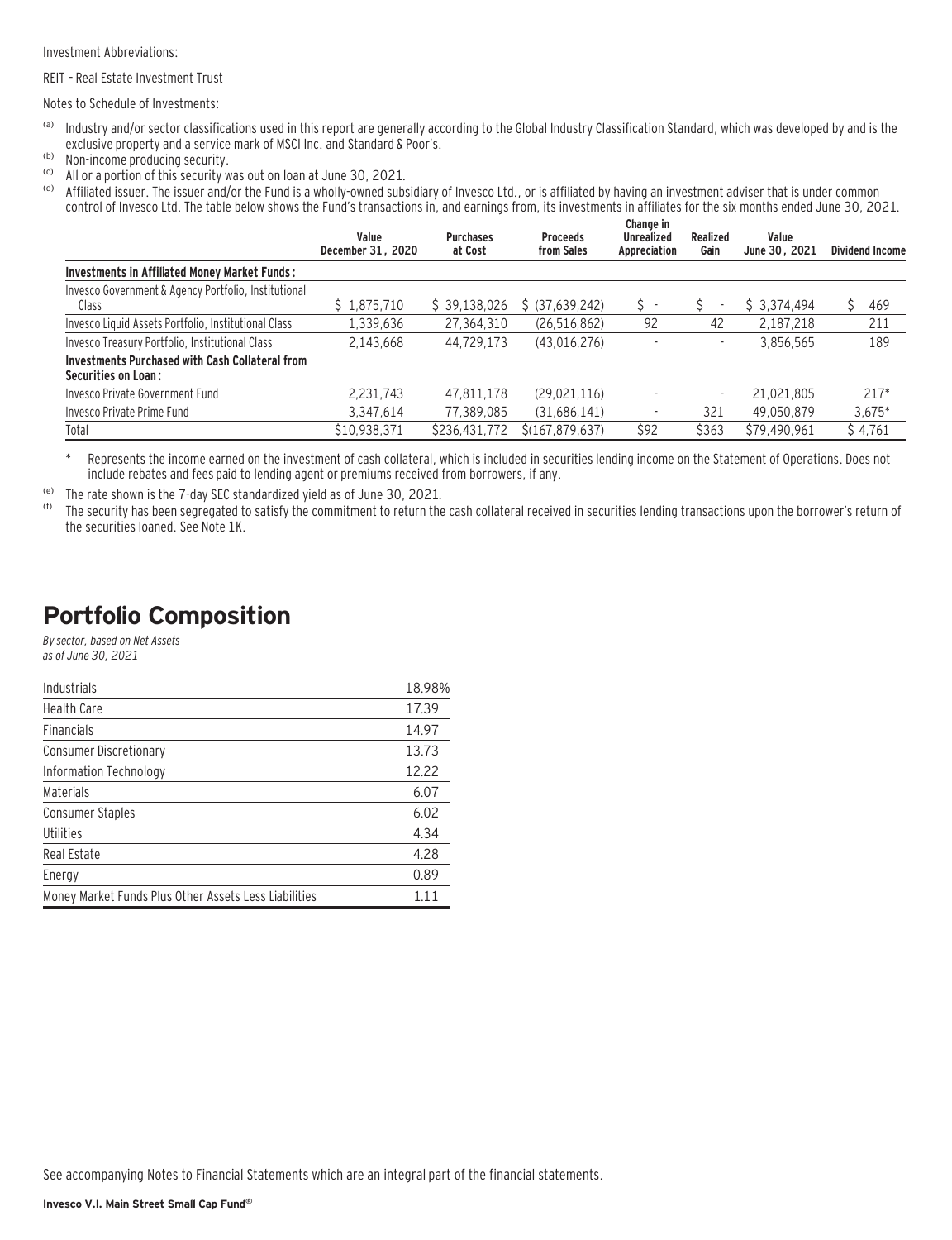### **Statement of Assets and Liabilities**

June 30, 2021 (Unaudited)

#### **Assets:**

| Investments in securities, at value                                  |               |
|----------------------------------------------------------------------|---------------|
| (Cost \$530,562,882)*                                                | \$842,017,281 |
| Investments in affiliated money market funds, at value               |               |
| (Cost \$79,490,961)                                                  | 79,490,961    |
| Cash                                                                 | 1,000,000     |
| Receivable for:                                                      |               |
| Fund shares sold                                                     | 492,420       |
| Dividends                                                            | 311,953       |
| Investment for trustee deferred compensation and<br>retirement plans | 90,890        |
| <b>Total assets</b>                                                  | 923,403,505   |
| Liabilities:                                                         |               |
| Pavable for:                                                         |               |
| Fund shares reacquired                                               | 537,735       |
| Collateral upon return of securities loaned                          | 70,072,684    |
| Accrued fees to affiliates                                           | 802,011       |
| Accrued other operating expenses                                     | 407,434       |
| Trustee deferred compensation and retirement plans                   | 90,890        |
| <b>Total liabilities</b>                                             | 71,910,754    |
| Net assets applicable to shares outstanding                          | \$851,492,751 |
| Net assets consist of:                                               |               |
| Shares of beneficial interest                                        | \$439,398,028 |
| Distributable earnings                                               | 412,094,723   |
|                                                                      | \$851,492,751 |
| <b>Net Assets:</b>                                                   |               |
| Series I                                                             | \$139,189,220 |
| Series II                                                            | \$712,303,531 |
| Shares outstanding, no par value, with an unlimited number of        |               |
| shares authorized:                                                   |               |
| Series I                                                             | 4,305,701     |
| Series II                                                            | 22,478,101    |
| Series I:                                                            |               |
| Net asset value per share                                            | \$<br>32.33   |
| Series II:                                                           |               |

\* At June 30, 2021, securities with an aggregate value of \$68,003,098 were on loan to brokers.

Net asset value per share  $\frac{1}{2}$   $\frac{31.69}{2}$ 

# **Statement of Operations**

For the six months ended June 30, 2021 (Unaudited)

#### **Investment income:**

| Dividends                                                                                       | \$<br>4,122,506 |
|-------------------------------------------------------------------------------------------------|-----------------|
| Dividends from affiliated money market funds (includes<br>securities lending income of \$8,575) | 9,444           |
| Total investment income                                                                         | 4,131,950       |
| <b>Expenses:</b>                                                                                |                 |
| Advisory fees                                                                                   | 2,858,340       |
| Administrative services fees                                                                    | 684,187         |
| Custodian fees                                                                                  | 619             |
| Distribution fees - Series II                                                                   | 872,661         |
| Transfer agent fees                                                                             | 27,433          |
| Trustees' and officers' fees and benefits                                                       | 11,573          |
| Reports to shareholders                                                                         | 94,602          |
| Professional services fees                                                                      | 23,070          |
| Taxes                                                                                           | 2,378           |
| <b>Other</b>                                                                                    | 7,830           |
| Total expenses                                                                                  | 4,582,693       |
| Less: Fees waived                                                                               | (375, 322)      |
| Net expenses                                                                                    | 4,207,371       |
| Net investment income (loss)                                                                    | (75, 421)       |

#### **Realized and unrealized gain from:**

Net realized gain from:

| Unaffiliated investment securities (includes net gains<br>from securities sold to affiliates of \$6,166,991) | 56,091,766    |
|--------------------------------------------------------------------------------------------------------------|---------------|
| Affiliated investment securities                                                                             | 363           |
|                                                                                                              | 56,092,129    |
| Change in net unrealized appreciation of:                                                                    |               |
| Unaffiliated investment securities                                                                           | 77,475,033    |
| Affiliated investment securities                                                                             | 92            |
|                                                                                                              | 77,475,125    |
| Net realized and unrealized gain                                                                             | 133,567,254   |
| Net increase in net assets resulting from operations                                                         | \$133,491,833 |
|                                                                                                              |               |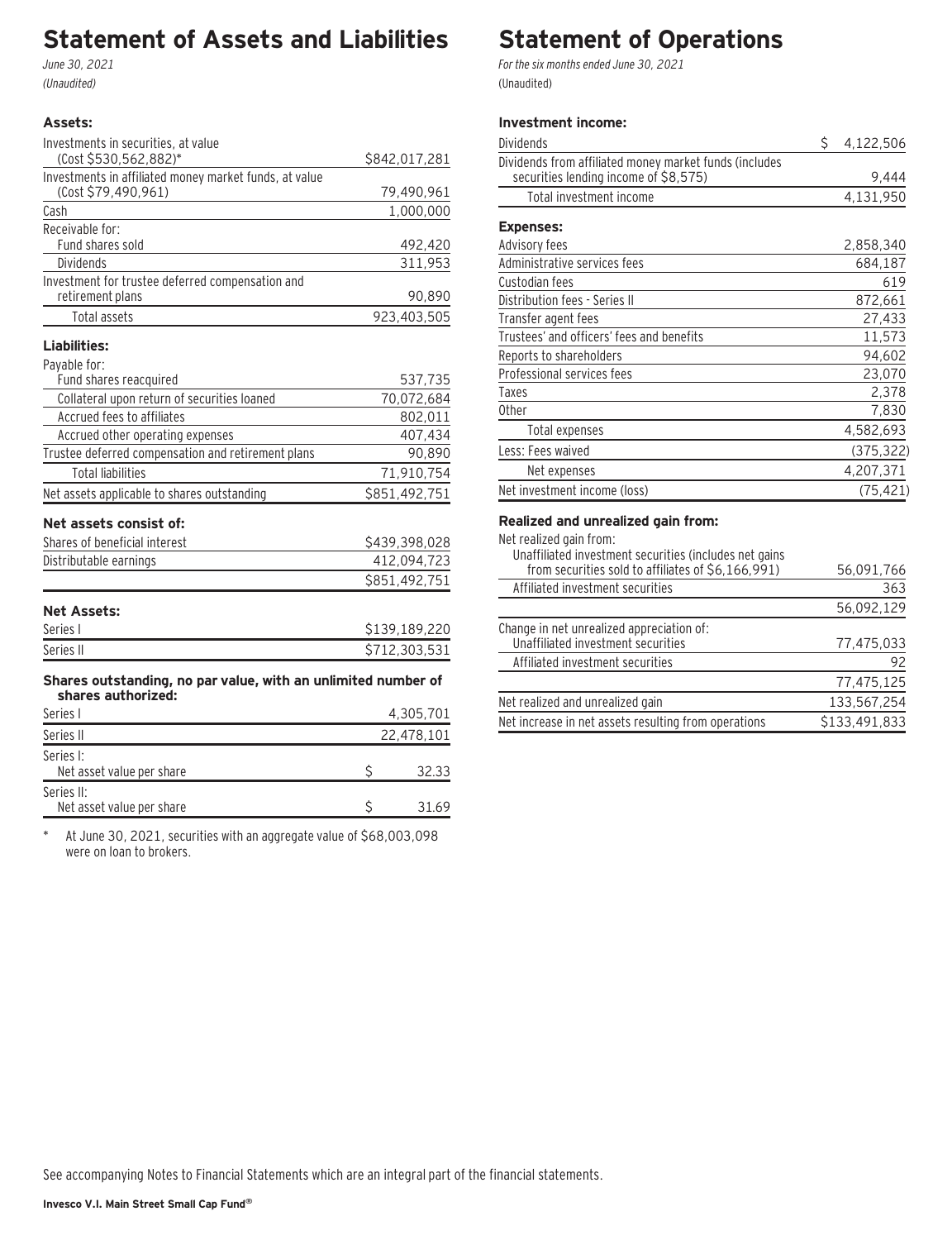### **Statement of Changes in Net Assets**

For the six months ended June 30, 2021 and the year ended December 31, 2020 (Unaudited)

|                                                                         | June 30.<br>2021 | December 31.<br>2020 |  |
|-------------------------------------------------------------------------|------------------|----------------------|--|
| <b>Operations:</b>                                                      |                  |                      |  |
| Net investment income (loss)                                            | \$<br>(75, 421)  | 1,268,260<br>S       |  |
| Net realized gain                                                       | 56,092,129       | 49,208,743           |  |
| Change in net unrealized appreciation                                   | 77,475,125       | 81,826,822           |  |
| Net increase in net assets resulting from operations                    | 133,491,833      | 132,303,825          |  |
| Distributions to shareholders from distributable earnings:              |                  |                      |  |
| Series I                                                                |                  | (1,994,674)          |  |
| Series II                                                               |                  | (9, 921, 357)        |  |
| Total distributions from distributable earnings                         |                  | (11, 916, 031)       |  |
| <b>Share transactions-net:</b>                                          |                  |                      |  |
| Series I                                                                | (1,617,896)      | (7, 562, 317)        |  |
| Series II                                                               | (50, 143, 987)   | (58,085,112)         |  |
| Net increase (decrease) in net assets resulting from share transactions | (51, 761, 883)   | (65, 647, 429)       |  |
| Net increase in net assets                                              | 81,729,950       | 54,740,365           |  |
| Net assets:                                                             |                  |                      |  |
| Beginning of period                                                     | 769,762,801      | 715,022,436          |  |
| End of period                                                           | \$851,492,751    | \$769,762,801        |  |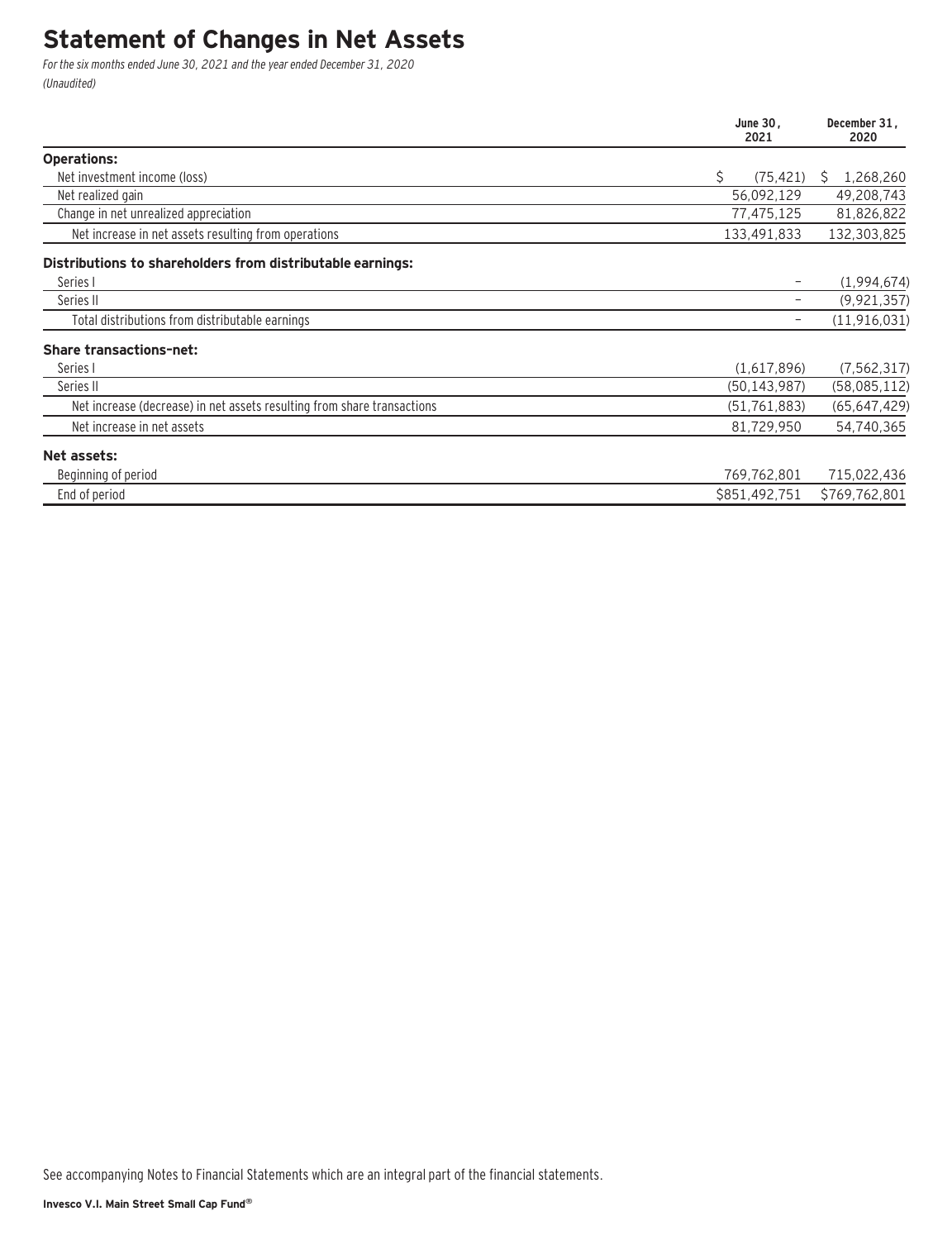# **Financial Highlights**

#### (Unaudited)

The following schedule presents financial highlights for a share of the Fund outstanding throughout the periods indicated.

|                           | Net asset<br>value,<br>beginning<br>of period | <b>Net</b><br>investment<br>income<br>$(logs)$ <sup>(a)</sup> | Net gains<br>(losses)<br>on securities<br>(both<br>realized and<br>unrealized) | <b>Total from</b><br>investment<br>operations | <b>Dividends</b><br>from net<br>investment<br>income | <b>Distributions</b><br>from net<br>realized<br>gains | Total<br>distributions        | Net asset<br>value, end<br>of period | Total<br>return <sup>(b)</sup> | Net assets.<br>end of period<br>(000's omitted) | Ratio of<br>expenses<br>to average<br>net assets<br>with fee waivers<br>and/or<br>expenses<br>absorbed | Ratio of<br>expenses<br>to average net<br>assets without<br>fee waivers<br>and/or<br>expenses<br>absorbed <sup>(c)</sup> | Ratio of net<br>investment<br>income<br>(logs)<br>to average<br>net assets | Portfolio<br>turnover <sup>(d)</sup> |
|---------------------------|-----------------------------------------------|---------------------------------------------------------------|--------------------------------------------------------------------------------|-----------------------------------------------|------------------------------------------------------|-------------------------------------------------------|-------------------------------|--------------------------------------|--------------------------------|-------------------------------------------------|--------------------------------------------------------------------------------------------------------|--------------------------------------------------------------------------------------------------------------------------|----------------------------------------------------------------------------|--------------------------------------|
| Series I                  |                                               |                                                               |                                                                                |                                               |                                                      |                                                       |                               |                                      |                                |                                                 |                                                                                                        |                                                                                                                          |                                                                            |                                      |
| Six months ended 06/30/21 | \$27.42                                       | \$0.03                                                        | \$4.88                                                                         | \$4.91                                        | Ŝ.<br>$\qquad \qquad -$                              |                                                       | Ś<br>$\overline{\phantom{a}}$ | \$32.33                              | 17.91%                         | \$139,189                                       | $0.80\%$ <sup>(e)</sup>                                                                                | $0.89\%$ <sup>(e)</sup>                                                                                                  | $0.19%$ <sup>(e)</sup>                                                     | 18%                                  |
| Year ended 12/31/20       | 23.32                                         | 0.09                                                          | 4.47                                                                           | 4.56                                          | (0.14)                                               | (0.32)                                                | (0.46)                        | 27.42                                | 19.93                          | 119,377                                         | 0.80                                                                                                   | 0.91                                                                                                                     | 0.41                                                                       | 35                                   |
| Year ended 12/31/19       | 20.36                                         | 0.11                                                          | 5.06                                                                           | 5.17                                          | (0.05)                                               | (2.16)                                                | (2.21)                        | 23.32                                | 26.47                          | 109,695                                         | 0.80                                                                                                   | 0.86                                                                                                                     | 0.49                                                                       | 36                                   |
| Year ended 12/31/18       | 25.79                                         | 0.07                                                          | (2.07)                                                                         | (2.00)                                        | (0.08)                                               | (3.35)                                                | (3.43)                        | 20.36                                | (10.32)                        | 123,962                                         | 0.80                                                                                                   | 0.83                                                                                                                     | 0.28                                                                       | 45                                   |
| Year ended 12/31/17       | 24.08                                         | 0.07                                                          | 3.22                                                                           | 3.29                                          | (0.22)                                               | (1.36)                                                | (1.58)                        | 25.79                                | 14.15                          | 152,617                                         | 0.80                                                                                                   | 0.80                                                                                                                     | 0.28                                                                       | 42                                   |
| Year ended 12/31/16       | 21.32                                         | 0.16                                                          | 3.55                                                                           | 3.71                                          | (0.11)                                               | (0.84)                                                | (0.95)                        | 24.08                                | 18.05                          | 145,428                                         | 0.80                                                                                                   | 0.81                                                                                                                     | 0.74                                                                       | 65                                   |
| Series II                 |                                               |                                                               |                                                                                |                                               |                                                      |                                                       |                               |                                      |                                |                                                 |                                                                                                        |                                                                                                                          |                                                                            |                                      |
| Six months ended 06/30/21 | 26.91                                         | (0.01)                                                        | 4.79                                                                           | 4.78                                          |                                                      |                                                       | $\overline{\phantom{0}}$      | 31.69                                | 17.76                          | 712,304                                         | $1.05^{(e)}$                                                                                           | $1.14^{(e)}$                                                                                                             | $(0.06)^{(e)}$                                                             | 18                                   |
| Year ended 12/31/20       | 22.89                                         | 0.03                                                          | 4.39                                                                           | 4.42                                          | (0.08)                                               | (0.32)                                                | (0.40)                        | 26.91                                | 19.63                          | 650,386                                         | 1.05                                                                                                   | 1.16                                                                                                                     | 0.16                                                                       | 35                                   |
| Year ended 12/31/19       | 20.03                                         | 0.05                                                          | 4.97                                                                           | 5.02                                          | 0.00                                                 | (2.16)                                                | (2.16)                        | 22.89                                | 26.13                          | 605,327                                         | 1.05                                                                                                   | 1.11                                                                                                                     | 0.25                                                                       | 36                                   |
| Year ended 12/31/18       | 25.42                                         | 0.01                                                          | (2.03)                                                                         | (2.02)                                        | (0.02)                                               | (3.35)                                                | (3.37)                        | 20.03                                | (10.54)                        | 735,969                                         | 1.05                                                                                                   | 1.08                                                                                                                     | 0.03                                                                       | 45                                   |
| Year ended 12/31/17       | 23.75                                         | 0.01                                                          | 3.18                                                                           | 3.19                                          | (0.16)                                               | (1.36)                                                | (1.52)                        | 25.42                                | 13.91                          | 935,793                                         | 1.05                                                                                                   | 1.05                                                                                                                     | 0.03                                                                       | 42                                   |
| Year ended 12/31/16       | 21.05                                         | 0.10                                                          | 3.49                                                                           | 3.59                                          | (0.05)                                               | (0.84)                                                | (0.89)                        | 23.75                                | 17.67                          | 922,037                                         | 1.05                                                                                                   | 1.06                                                                                                                     | 0.49                                                                       | 65                                   |

(a) Calculated using average shares outstanding.<br>(b) Includes adjustments in accordance with accounting principles generally accepted in the United States of America and as such, the net asset value for financial reporting the returns based upon those net asset values may differ from the net asset value and returns for shareholder transactions. Total returns are not annualized for periods less than one year, if applicable, and do not reflect

(b) Does not include indirect expenses from affiliated fund fees and expenses of 0.00% for the years ended December 31, 2019, 2018, 2017 and 2016, respectively.<br>(b) Does not include indirect expenses from affiliated fund f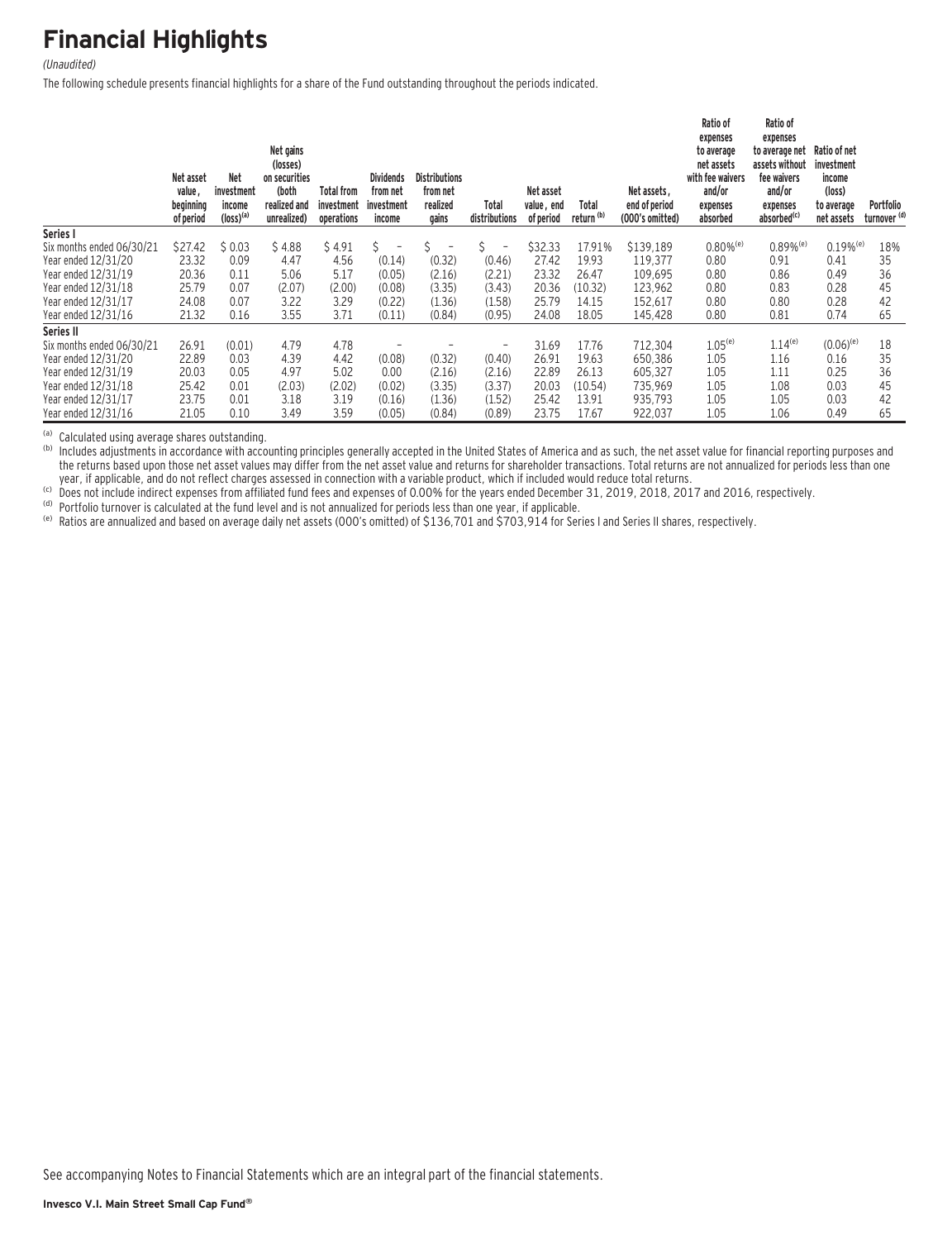### **Notes to Financial Statements**

June 30, 2021 (Unaudited)

#### **NOTE 1—Significant Accounting Policies**

Invesco V.I. Main Street Small Cap Fund®, formerly Invesco Oppenheimer V.I. Main Street Small Cap Fund®, (the "Fund") is a series portfolio of AIM Variable Insurance Funds (Invesco Variable Insurance Funds) (the "Trust"). The Trust is a Delaware statutory trust registered under the Investment Company Act of 1940, as amended (the "1940 Act"), as an open-end series management investment company. Information presented in these financial statements pertains only to the Fund. Matters affecting the Fund or each class will be voted on exclusively by the shareholders of the Fund or each class. Current Securities and Exchange Commission ("SEC") guidance, however, requires participating insurance companies offering separate accounts to vote shares proportionally in accordance with the instructions of the contract owners whose investments are funded by shares of each Fund or class.

The Fund's investment objective is to seek capital appreciation.

The Fund currently offers two classes of shares, Series I and Series II, both of which are offered to insurance company separate accounts funding variable annuity contracts and variable life insurance policies ("variable products").

The Fund is an investment company and accordingly follows the investment company accounting and reporting guidance in accordance with Financial Accounting Standards Board Accounting Standards Codification Topic 946, Financial Services – Investment Companies.

The following is a summary of the significant accounting policies followed by the Fund in the preparation of its financial statements.

**A. Security Valuations** — Securities, including restricted securities, are valued according to the following policy.

A security listed or traded on an exchange (except convertible securities) is valued at its last sales price or official closing price as of the close of the customary trading session on the exchange where the security is principally traded, or lacking any sales or official closing price on a particular day, the security may be valued at the closing bid price on that day. Securities traded in the over-the-counter market are valued based on prices furnished by independent pricing services or market makers. When such securities are valued by an independent pricing service they may be considered fair valued. Futures contracts are valued at the final settlement price set by an exchange on which they are principally traded. Listed options are valued at the mean between the last bid and asked prices from the exchange on which they are principally traded. Options not listed on an exchange are valued by an independent source at the mean between the last bid and asked prices. For purposes of determining net asset value ("NAV") per share, futures and option contracts generally are valued 15 minutes after the close of the customary trading session of the New York Stock Exchange ("NYSE").

Investments in open-end and closed-end registered investment companies that do not trade on an exchange are valued at the end-of-day net asset value per share. Investments in open-end and closed-end registered investment companies that trade on an exchange are valued at the last sales price or official closing price as of the close of the customary trading session on the exchange where the security is principally traded.

Debt obligations (including convertible securities) and unlisted equities are fair valued using an evaluated quote provided by an independent pricing service. Evaluated quotes provided by the pricing service may be determined without exclusive reliance on quoted prices, and may reflect appropriate factors such as institution-size trading in similar groups of securities, developments related to specific securities, dividend rate (for unlisted equities), yield (for debt obligations), quality, type of issue, coupon rate (for debt obligations), maturity (for debt obligations), individual trading characteristics and other market data. Pricing services generally value debt obligations assuming orderly transactions of institutional round lot size, but a fund may hold or transact in the same securities in smaller, odd lot sizes. Odd lots often trade at lower prices than institutional round lots. Debt obligations are subject to interest rate and credit risks. In addition, all debt obligations involve some risk of default with respect to interest and/or principal payments.

Foreign securities' (including foreign exchange contracts) prices are converted into U.S. dollar amounts using the applicable exchange rates as of the close of the NYSE. If market quotations are available and reliable for foreign exchange-traded equity securities, the securities will be valued at the market quotations. Because trading hours for certain foreign securities end before the close of the NYSE, closing market quotations may become unreliable. If between the time trading ends on a particular security and the close of the customary trading session on the NYSE, events occur that the investment adviser determines are significant and make the closing price unreliable, the Fund may fair value the security. If the event is likely to have affected the closing price of the security, the security will be valued at fair value in good faith using procedures approved by the Board of Trustees. Adjustments to closing prices to reflect fair value may also be based on a screening process of an independent pricing service to indicate the degree of certainty, based on historical data, that the closing price in the principal market where a foreign security trades is not the current value as of the close of the NYSE. Foreign securities' prices meeting the approved degree of certainty that the price is not reflective of current value will be priced at the indication of fair value from the independent pricing service. Multiple factors may be considered by the independent pricing service in determining adjustments to reflect fair value and may include information relating to sector indices, American Depositary Receipts and domestic and foreign index futures. Foreign securities may have additional risks including exchange rate changes, potential for sharply devalued currencies and high inflation, political and economic upheaval, the relative lack of issuer information, relatively low market liquidity and the potential lack of strict financial and accounting controls and standards.

Securities for which market prices are not provided by any of the above methods may be valued based upon quotes furnished by independent sources. The last bid price may be used to value equity securities. The mean between the last bid and asked prices is used to value debt obligations, including corporate loans.

Securities for which market quotations are not readily available or became unreliable are valued at fair value as determined in good faith by or under the supervision of the Trust's officers following procedures approved by the Board of Trustees. Issuer specific events, market trends, bid/asked quotes of brokers and information providers and other market data may be reviewed in the course of making a good faith determination of a security's fair value.

The Fund may invest in securities that are subject to interest rate risk, meaning the risk that the prices will generally fall as interest rates rise and, conversely, the prices will generally rise as interest rates fall. Specific securities differ in their sensitivity to changes in interest rates depending on their individual characteristics. Changes in interest rates may result in increased market volatility, which may affect the value and/or liquidity of certain Fund investments.

Valuations change in response to many factors including the historical and prospective earnings of the issuer, the value of the issuer's assets, general market conditions which are not specifically related to the particular issuer, such as real or perceived adverse economic conditions, changes in the general outlook for revenues or corporate earnings, changes in interest or currency rates, regional or global instability, natural or environmental disasters, widespread disease or other public health issues, war, acts of terrorism or adverse investor sentiment generally and market liquidity. Because of the inherent uncertainties of valuation, the values reflected in the financial statements may materially differ from the value received upon actual sale of those investments.

**B. Securities Transactions and Investment Income** - Securities transactions are accounted for on a trade date basis. Realized gains or losses on sales are computed on the basis of specific identification of the securities sold. Interest income (net of withholding tax, if any) is recorded on an accrual basis from settlement date and includes coupon interest and amortization of premium and accretion of discount on debt securities as applicable. Dividend income (net of withholding tax, if any) is recorded on the ex-dividend date.

The Fund may periodically participate in litigation related to Fund investments. As such, the Fund may receive proceeds from litigation settlements. Any proceeds received are included in the Statement of Operations as realized gain (loss) for investments no longer held and as unrealized gain (loss) for investments still held.

Brokerage commissions and mark ups are considered transaction costs and are recorded as an increase to the cost basis of securities purchased and/or a reduction of proceeds on a sale of securities. Such transaction costs are included in the determination of net realized and unrealized gain (loss) from investment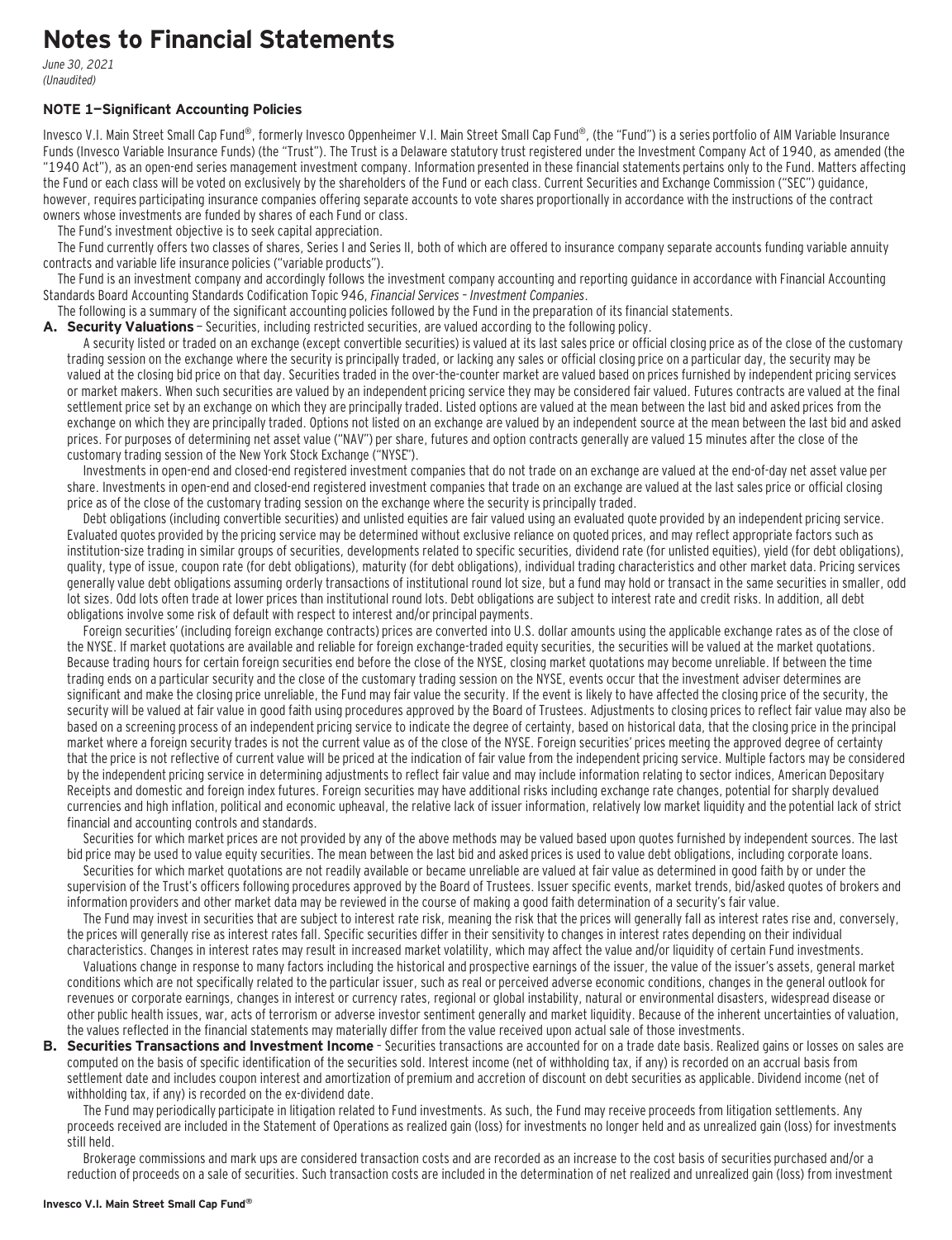securities reported in the Statement of Operations and the Statement of Changes in Net Assets and the net realized and unrealized gains (losses) on securities per share in the Financial Highlights. Transaction costs are included in the calculation of the Fund's net asset value and, accordingly, they reduce the Fund's total returns. These transaction costs are not considered operating expenses and are not reflected in net investment income reported in the Statement of Operations and the Statement of Changes in Net Assets, or the net investment income per share and the ratios of expenses and net investment income reported in the Financial Highlights, nor are they limited by any expense limitation arrangements between the Fund and the investment adviser.

The Fund allocates income and realized and unrealized capital gains and losses to a class based on the relative net assets of each class.

The Fund recharacterizes distributions received from REIT investments based on information provided by the REIT into the following categories: ordinary income, long-term and short-term capital gains, and return of capital. If information is not available on a timely basis from the REIT, the recharacterization will be based on available information which may include the previous year's allocation. If new or additional information becomes available from the REIT at a later date, a recharacterization will be made in the following year. The Fund records as dividend income the amount recharacterized as ordinary income and as realized gain the amount recharacterized as capital gain in the Statement of Operations, and the amount recharacterized as return of capital as a reduction of the cost of the related investment. These recharacterizations are reflected in the accompanying financial statements.

- **C. Country Determination**  For the purposes of making investment selection decisions and presentation in the Schedule of Investments, the investment adviser may determine the country in which an issuer is located and/or credit risk exposure based on various factors. These factors include the laws of the country under which the issuer is organized, where the issuer maintains a principal office, the country in which the issuer derives 50% or more of its total revenues and the country that has the primary market for the issuer's securities, as well as other criteria. Among the other criteria that may be evaluated for making this determination are the country in which the issuer maintains 50% or more of its assets, the type of security, financial guarantees and enhancements, the nature of the collateral and the sponsor organization. Country of issuer and/or credit risk exposure has been determined to be the United States of America, unless otherwise noted.
- **D. Distributions**  Distributions from net investment income and net realized capital gain, if any, are generally declared and paid to separate accounts of participating insurance companies annually and recorded on the ex-dividend date.
- **E. Master Limited Partnerships**  The Fund invests in Master Limited Partnerships ("MLPs"). MLPs are publicly traded partnerships and limited liability companies taxed as partnerships under the Internal Revenue Code of 1986, as amended (the "Internal Revenue Code"). The Fund invests in MLPs engaged in, among other things, the transportation, storage, processing, refining, marketing, exploration, production and mining of minerals and natural resources. The Fund is a partner in each MLP; accordingly, the Fund is required to take into account the Fund's allocable share of income, gains, losses, deductions, expenses, and tax credits recognized by each MLP.

MLP's may be less liquid and subject to more abrupt or erratic price movements than conventional publicly traded securities.

- F. Return of Capital Distributions received from the Fund's investments in MLPs generally are comprised of income and return of capital. The Fund records investment income and return of capital based on estimates made at the time such distributions are received. The return of capital portion of the distribution is a reduction to investment income that results in an equivalent reduction in the cost basis of the associated investments and increases net realized gains (losses) and change in unrealized appreciation (depreciation). Such estimates are based on historical information available from each MLP and other industry sources. These estimates will subsequently be revised and may materially differ primarily based on information received from the MLPs after their tax reporting periods are concluded.
- **G. Federal Income Taxes** The Fund intends to comply with the requirements of Subchapter M of the Internal Revenue Code of 1986, as amended (the "Internal Revenue Code"), necessary to qualify as a regulated investment company and to distribute substantially all of the Fund's taxable earnings to shareholders. As such, the Fund will not be subject to federal income taxes on otherwise taxable income (including net realized capital gain) that is distributed to shareholders. Therefore, no provision for federal income taxes is recorded in the financial statements.

The Fund recognizes the tax benefits of uncertain tax positions only when the position is more likely than not to be sustained. Management has analyzed the Fund's uncertain tax positions and concluded that no liability for unrecognized tax benefits should be recorded related to uncertain tax positions. Management is not aware of any tax positions for which it is reasonably possible that the total amounts of unrecognized tax benefits will change materially in the next 12 months. The Fund files tax returns in the U.S. Federal jurisdiction and certain other jurisdictions. Generally, the Fund is subject to examinations by such taxing authorities for up to three years after the filing of the return for the tax period.

- **H. Expenses**  Fees provided for under the Rule 12b-1 plan of a particular class of the Fund and which are directly attributable to that class are charged to the operations of such class. All other expenses are allocated among the classes based on relative net assets.
- **I. Accounting Estimates** The preparation of financial statements in conformity with accounting principles generally accepted in the United States of America ("GAAP") requires management to make estimates and assumptions that affect the reported amounts of assets and liabilities at the date of the financial statements and the reported amounts of revenues and expenses during the reporting period including estimates and assumptions related to taxation. Actual results could differ from those estimates by a significant amount. In addition, the Fund monitors for material events or transactions that may occur or become known after the period-end date and before the date the financial statements are released to print.
- **J. Indemnifications**  Under the Trust's organizational documents, each Trustee, officer, employee or other agent of the Trust is indemnified against certain liabilities that may arise out of the performance of their duties to the Fund. Additionally, in the normal course of business, the Fund enters into contracts, including the Fund's servicing agreements, that contain a variety of indemnification clauses. The Fund's maximum exposure under these arrangements is unknown as this would involve future claims that may be made against the Fund that have not yet occurred. The risk of material loss as a result of such indemnification claims is considered remote.
- **K. Securities Lending**  The Fund may lend portfolio securities having a market value up to one-third of the Fund's total assets. Such loans are secured by collateral equal to no less than the market value of the loaned securities determined daily by the securities lending provider. Such collateral will be cash or debt securities issued or quaranteed by the U.S. Government or any of its sponsored agencies. Cash collateral received in connection with these loans is invested in short-term money market instruments or affiliated money market funds and is shown as such on the Schedule of Investments. The Fund bears the risk of loss with respect to the investment of collateral. It is the Fund's policy to obtain additional collateral from or return excess collateral to the borrower by the end of the next business day, following the valuation date of the securities loaned. Therefore, the value of the collateral held may be temporarily less than the value of the securities on loan. When loaning securities, the Fund retains certain benefits of owning the securities, including the economic equivalent of dividends or interest generated by the security. Lending securities entails a risk of loss to the Fund if, and to the extent that, the market value of the securities loaned were to increase and the borrower did not increase the collateral accordingly, and the borrower failed to return the securities. The securities loaned are subject to termination at the option of the borrower or the Fund. Upon termination, the borrower will return to the Fund the securities loaned and the Fund will return the collateral. Upon the failure of the borrower to return the securities, collateral may be liquidated and the securities may be purchased on the open market to replace the loaned securities. The Fund could experience delays and costs in gaining access to the collateral and the securities may lose value during the delay which could result in potential losses to the Fund. Some of these losses may be indemnified by the lending agent. The Fund bears the risk of any deficiency in the amount of the collateral available for return to the borrower due to any loss on the collateral invested. Dividends received on cash collateral investments for securities lending transactions, which are net of compensation to counterparties, are included in Dividends from affiliated money market funds on the Statement of Operations. The aggregate value of securities out on loan, if any, is shown as a footnote on the Statement of Assets and Liabilities.
- **L. COVID-19 Risk**  The COVID-19 strain of coronavirus has resulted in instances of market closures and dislocations, extreme volatility, liquidity constraints and increased trading costs. Efforts to contain its spread have resulted in travel restrictions, disruptions of healthcare systems, business operations and supply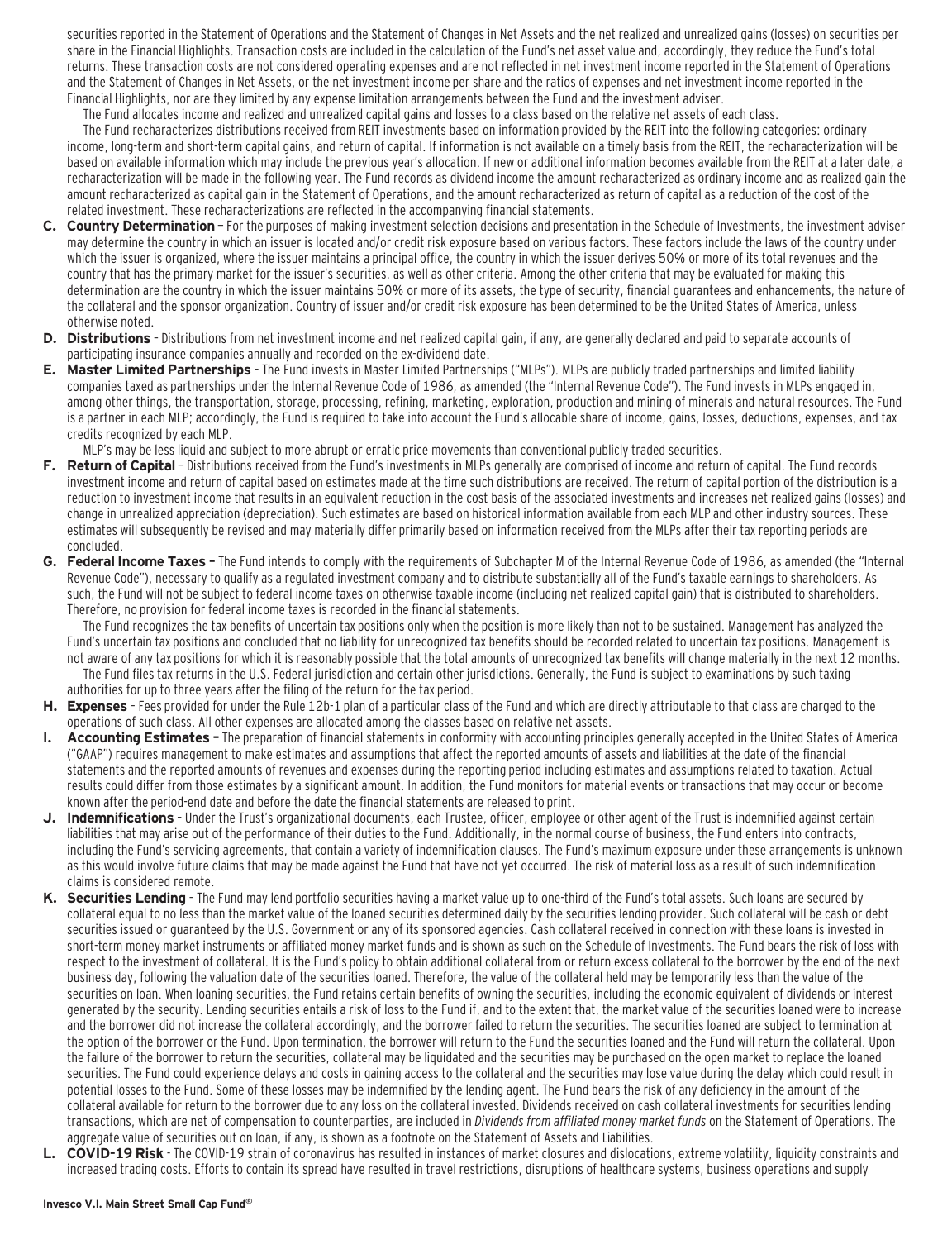chains, layoffs, lower consumer demand, and defaults, among other significant economic impacts that have disrupted global economic activity across many industries. Such economic impacts may exacerbate other pre-existing political, social and economic risks locally or globally. The ongoing effects of COVID-19 are unpredictable and may result in significant and prolonged effects on the Fund's performance.

#### **NOTE 2—Advisory Fees and Other Fees Paid to Affiliates**

The Trust has entered into a master investment advisory agreement with Invesco Advisers, Inc. (the "Adviser" or "Invesco"). Under the terms of the investment advisory agreement, the Fund accrues daily and pays monthly an advisory fee to the Adviser based on the annual rate of the Fund's average daily net assets as follows:

| Average Daily Net Assets* | Rate   |  |
|---------------------------|--------|--|
| Up to \$200 million       | 0.750% |  |
| Next \$200 million        | 0.720% |  |
| Next \$200 million        | 0.690% |  |
| Next \$200 million        | 0.660% |  |
| Next \$200 million        | 0.600% |  |
| Next $$4$ billion         | 0.580% |  |
| Over \$5 billion          | 0.560% |  |

The advisory fee payable by the Fund shall be reduced by any amounts paid by the Fund under the administrative services agreement with Invesco.

For the six months ended June 30, 2021, the effective advisory fee rate incurred by the Fund was 0.69%.

Under the terms of a master sub-advisory agreement between the Adviser and each of Invesco Asset Management Deutschland GmbH, Invesco Asset Management Limited, Invesco Asset Management (Japan) Limited, Invesco Hong Kong Limited, Invesco Senior Secured Management, Inc. and Invesco Canada Ltd. and separate sub-advisory agreements with Invesco Capital Management LLC and Invesco Asset Management (India) Private Limited (collectively, the "Affiliated Sub-Advisers") the Adviser, not the Fund, will pay 40% of the fees paid to the Adviser to any such Affiliated Sub-Adviser(s) that provide(s) discretionary investment management services to the Fund based on the percentage of assets allocated to such Affiliated Sub-Adviser(s). Invesco has also entered into a sub-advisory agreement with OppenheimerFunds, Inc. to provide discretionary management services to the Fund.

The Adviser has contractually agreed, through at least April 30, 2022, to waive advisory fees and/or reimburse expenses of all shares to the extent necessary to limit total annual fund operating expenses after fee waiver and/or expense reimbursement (excluding certain items discussed below) of Series I shares to 0.80% and Series II shares to 1.05% of the Fund's average daily net assets (the "expense limits"). In determining the Adviser's obligation to waive advisory fees and/or reimburse expenses, the following expenses are not taken into account, and could cause the total annual fund operating expenses after fee waiver and/or expense reimbursement to exceed the numbers reflected above: (1) interest; (2) taxes; (3) dividend expense on short sales; (4) extraordinary or non-routine items, including litigation expenses; and (5) expenses that the Fund has incurred but did not actually pay because of an expense offset arrangement. Unless Invesco continues the fee waiver agreement, it will terminate on April 30, 2022. During its term, the fee waiver agreement cannot be terminated or amended to increase the expense limits or reduce the advisory fee waiver without approval of the Board of Trustees. To the extent that the annualized expense ratio does not exceed the expense limits, the Adviser will retain its ability to be reimbursed for such fee waivers or reimbursements prior to the end of each fiscal year.

Further, the Adviser has contractually agreed, through at least June 30, 2023, to waive the advisory fee payable by the Fund in an amount equal to 100% of the net advisory fees the Adviser receives from the affiliated money market funds on investments by the Fund of uninvested cash (excluding investments of cash collateral from securities lending) in such affiliated money market funds.

For the six months ended June 30, 2021, the Adviser waived advisory fees of \$375,322.

The Trust has entered into a master administrative services agreement with Invesco pursuant to which the Fund has agreed to pay Invesco a fee for costs incurred in providing accounting services and fund administrative services to the Fund and to reimburse Invesco for fees paid to insurance companies that have agreed to provide certain administrative services to the Fund. These administrative services provided by the insurance companies may include, among other things: maintenance of master accounts with the Fund; tracking, recording and transmitting net purchase and redemption orders for Fund shares; maintaining and preserving records related to the purchase, redemption and other account activity of variable product owners; distributing copies of Fund documents such as prospectuses, proxy materials and periodic reports, to variable product owners, and responding to inquiries from variable product owners about the Fund. Pursuant to such agreement, for the six months ended June 30, 2021, Invesco was paid \$59,325 for accounting and fund administrative services and was reimbursed \$624,862 for fees paid to insurance companies. Invesco has entered into a sub-administration agreement whereby State Street Bank and Trust Company ("SSB") serves as fund accountant and provides certain administrative services to the Fund. Pursuant to a custody agreement with the Trust on behalf of the Fund, SSB also serves as the Fund's custodian.

The Trust has entered into a transfer agency and service agreement with Invesco Investment Services, Inc. ("IIS") pursuant to which the Fund has agreed to pay IIS a fee for providing transfer agency and shareholder services to the Fund and reimburse IIS for certain expenses incurred by IIS in the course of providing such services. For the six months ended June 30, 2021, expenses incurred under the agreement are shown in the Statement of Operations as Transfer agent fees.

The Trust has entered into a master distribution agreement with Invesco Distributors, Inc. ("IDI") to serve as the distributor for the Fund. The Trust has adopted a plan pursuant to Rule 12b-1 under the 1940 Act with respect to the Fund's Series II shares (the "Plan"). The Fund, pursuant to the Plan, pays IDI compensation at the annual rate of 0.25% of the Fund's average daily net assets of Series II shares. The fees are accrued daily and paid monthly. Of the Plan payments, up to 0.25% of the average daily net assets of the Series II shares may be paid to insurance companies who furnish continuing personal shareholder services to customers who purchase and own Series II shares of the Fund. For the six months ended June 30, 2021, expenses incurred under the Plan are detailed in the Statement of Operations as Distribution fees.

Certain officers and trustees of the Trust are officers and directors of the Adviser, IIS and/or IDI.

#### **NOTE 3—Additional Valuation Information**

GAAP defines fair value as the price that would be received to sell an asset or paid to transfer a liability in an orderly transaction between market participants at the measurement date, under current market conditions. GAAP establishes a hierarchy that prioritizes the inputs to valuation methods, giving the highest priority to readily available unadjusted quoted prices in an active market for identical assets (Level 1) and the lowest priority to significant unobservable inputs (Level 3), generally when market prices are not readily available or are unreliable. Based on the valuation inputs, the securities or other investments are tiered into one of three levels. Changes in valuation methods may result in transfers in or out of an investment's assigned level:

- Level 1 Prices are determined using quoted prices in an active market for identical assets.
- Level 2 Prices are determined using other significant observable inputs. Observable inputs are inputs that other market participants may use in pricing a security. These may include quoted prices for similar securities, interest rates, prepayment speeds, credit risk, yield curves, loss severities, default rates, discount rates, volatilities and others.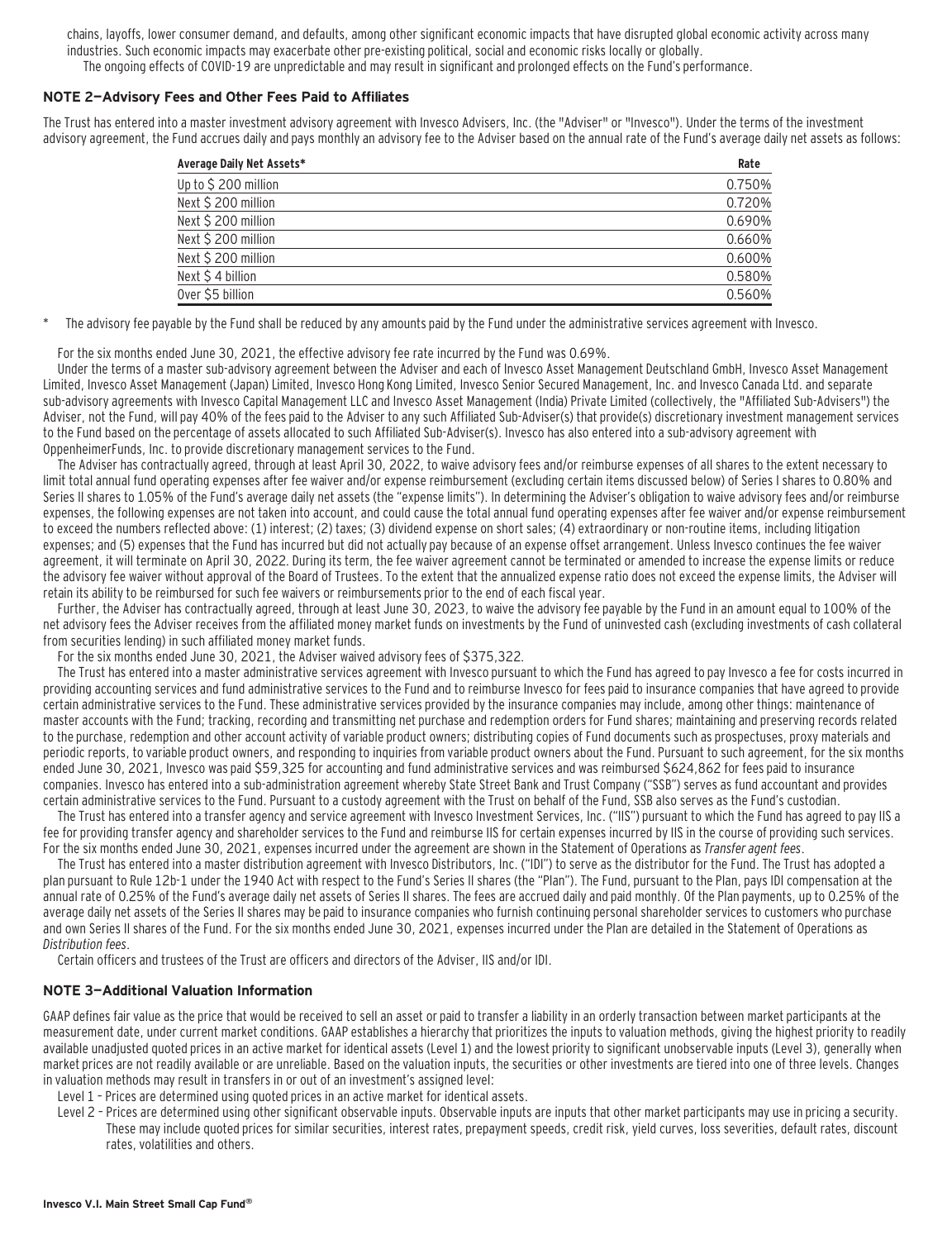Level 3 – Prices are determined using significant unobservable inputs. In situations where quoted prices or observable inputs are unavailable (for example, when there is little or no market activity for an investment at the end of the period), unobservable inputs may be used. Unobservable inputs reflect the Fund's own assumptions about the factors market participants would use in determining fair value of the securities or instruments and would be based on the best available information.

The following is a summary of the tiered valuation input levels, as of June 30, 2021. The level assigned to the securities valuations may not be an indication of the risk or liquidity associated with investing in those securities. Because of the inherent uncertainties of valuation, the values reflected in the financial statements may materially differ from the value received upon actual sale of those investments.

|                                        | Level 1       | Level 2                  |                          | Total         |
|----------------------------------------|---------------|--------------------------|--------------------------|---------------|
| Investments in Securities              |               |                          |                          |               |
| Common Stocks & Other Equity Interests | \$842,017,281 | $\overline{\phantom{a}}$ | ~-                       | S842.017.281  |
| Money Market Funds                     | 9.418.277     | 70.072.684               | $\overline{\phantom{a}}$ | 79,490,961    |
| <b>Total Investments</b>               | \$851,435,558 | S70.072.684              | ~-                       | \$921,508,242 |

#### **NOTE 4—Security Transactions with Affiliated Funds**

The Fund is permitted to purchase or sell securities from or to certain other Invesco Funds under specified conditions outlined in procedures adopted by the Board of Trustees of the Trust. The procedures have been designed to ensure that any purchase or sale of securities by the Fund from or to another fund or portfolio that is or could be considered an affiliate by virtue of having a common investment adviser (or affiliated investment advisers), common Trustees and/or common officers complies with Rule 17a-7 of the 1940 Act. Further, as defined under the procedures, each transaction is effected at the current market price. Pursuant to these procedures, for the six months ended June 30, 2021, the Fund engaged in securities purchases of \$776,123 and securities sales of \$10,067,723, which resulted in net realized gains of \$6,166,991.

#### **NOTE 5—Trustees' and Officers' Fees and Benefits**

Trustees' and Officers' Fees and Benefits include amounts accrued by the Fund to pay remuneration to certain Trustees and Officers of the Fund. Trustees have the option to defer compensation payable by the Fund, and Trustees' and Officers' Fees and Benefits also include amounts accrued by the Fund to fund such deferred compensation amounts. Those Trustees who defer compensation have the option to select various Invesco Funds in which their deferral accounts shall be deemed to be invested. Finally, certain current Trustees were eligible to participate in a retirement plan that provided for benefits to be paid upon retirement to Trustees over a period of time based on the number of years of service. The Fund may have certain former Trustees who also participate in a retirement plan and receive benefits under such plan. Trustees' and Officers' Fees and Benefits include amounts accrued by the Fund to fund such retirement benefits. Obligations under the deferred compensation and retirement plans represent unsecured claims against the general assets of the Fund.

#### **NOTE 6—Cash Balances**

The Fund is permitted to temporarily carry a negative or overdrawn balance in its account with SSB, the custodian bank. Such balances, if any at period-end, are shown in the Statement of Assets and Liabilities under the payable caption Amount due custodian. To compensate the custodian bank for such overdrafts, the overdrawn Fund may either (1) leave funds as a compensating balance in the account so the custodian bank can be compensated by earning the additional interest; or (2) compensate by paying the custodian bank at a rate agreed upon by the custodian bank and Invesco, not to exceed the contractually agreed upon rate. The Fund may not purchase additional securities when any borrowings from banks or broker-dealers exceed 5% of the Fund's total assets, or when any borrowings from an Invesco Fund are outstanding.

#### **NOTE 7—Tax Information**

The amount and character of income and gains to be distributed are determined in accordance with income tax regulations, which may differ from GAAP. Reclassifications are made to the Fund's capital accounts to reflect income and gains available for distribution (or available capital loss carryforward) under income tax regulations. The tax character of distributions paid during the year and the tax components of net assets will be reported at the Fund's fiscal year-end.

Capital loss carryforward is calculated and reported as of a specific date. Results of transactions and other activity after that date may affect the amount of capital loss carryforward actually available for the Fund to utilize. The ability to utilize capital loss carryforwards in the future may be limited under the Internal Revenue Code and related regulations based on the results of future transactions.

The Fund did not have a capital loss carryforward as of December 31, 2020.

#### **NOTE 8—Investment Transactions**

The aggregate amount of investment securities (other than short-term securities, U.S. Government obligations and money market funds, if any) purchased and sold by the Fund during the six months ended June 30, 2021 was \$145,734,015 and \$201,606,226, respectively. Cost of investments, including any derivatives, on a tax basis includes the adjustments for financial reporting purposes as of the most recently completed federal income tax reporting period-end.

#### **Unrealized Appreciation (Depreciation) of Investments on a Tax Basis**

| Net unrealized appreciation of investments         | .856  |
|----------------------------------------------------|-------|
| Aggregate unrealized (depreciation) of investments | .914) |
| Aggregate unrealized appreciation of investments   |       |

Cost of investments for tax purposes is \$617,872,386.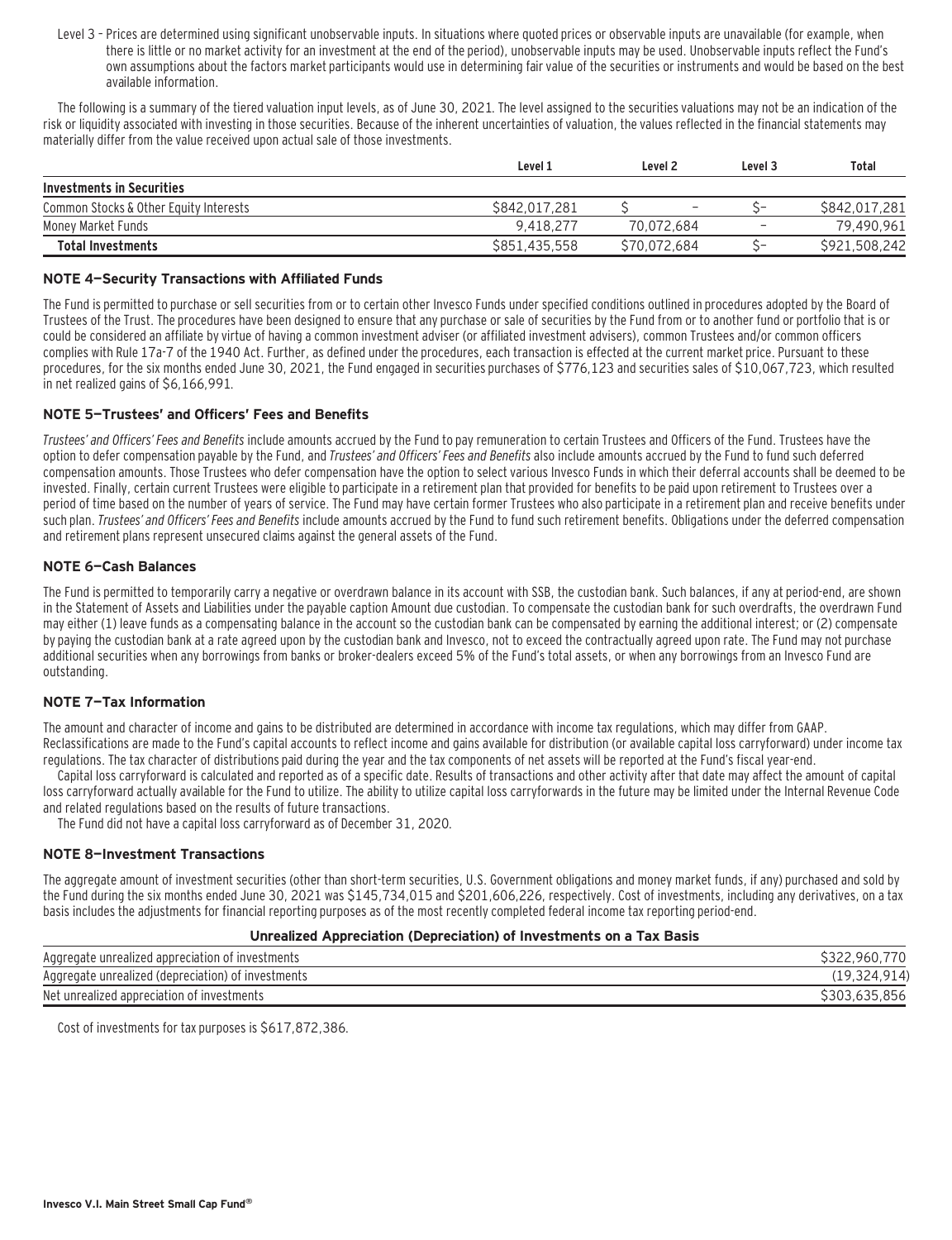|                                             | <b>Summary of Share Activity</b>                 |                   |                                 |                   |
|---------------------------------------------|--------------------------------------------------|-------------------|---------------------------------|-------------------|
|                                             | Six months ended<br>June 30, 2021 <sup>(a)</sup> |                   | Year ended<br>December 31, 2020 |                   |
|                                             | <b>Shares</b>                                    | Amount            | <b>Shares</b>                   | Amount            |
| Sold:                                       |                                                  |                   |                                 |                   |
| Series I                                    | 486.777                                          | \$15,023,842      | 768.674                         | 16,458,610<br>S.  |
| Series II                                   | 1,184,937                                        | 36.487.086        | 2,822,113                       | 51,901,552        |
| <b>Issued as reinvestment of dividends:</b> |                                                  |                   |                                 |                   |
| Series I                                    | $\overline{\phantom{a}}$                         |                   | 85.498                          | 1,994,674         |
| Series II                                   | $\overline{\phantom{a}}$                         | ۰.                | 433.058                         | 9,921,357         |
| <b>Reacquired:</b>                          |                                                  |                   |                                 |                   |
| Series I                                    | (534.302)                                        | (16.641.738)      | (1, 204, 533)                   | (26, 015, 601)    |
| Series II                                   | (2,871,475)                                      | (86,631,073)      | (5,530,234)                     | (119,908,021)     |
| Net increase (decrease) in share activity   | (1,734,063)                                      | \$ (51, 761, 883) | (2,625,424)                     | \$ (65, 647, 429) |

(a) There are entities that are record owners of more than 5% of the outstanding shares of the Fund and in the aggregate own 55% of the outstanding shares of the Fund. The Fund and the Fund's principal underwriter or adviser, are parties to participation agreements with these entities whereby these entities sell units of interest in separate accounts funding variable products that are invested in the Fund. The Fund, Invesco and/or Invesco affiliates may make payments to these entities, which are considered to be related to the Fund, for providing services to the Fund, Invesco and/or Invesco affiliates including but not limited to services such as, securities brokerage, third party record keeping and account servicing and administrative services. The Fund has no knowledge as to whether all or any portion of the shares owned of record by these entities are also owned beneficially.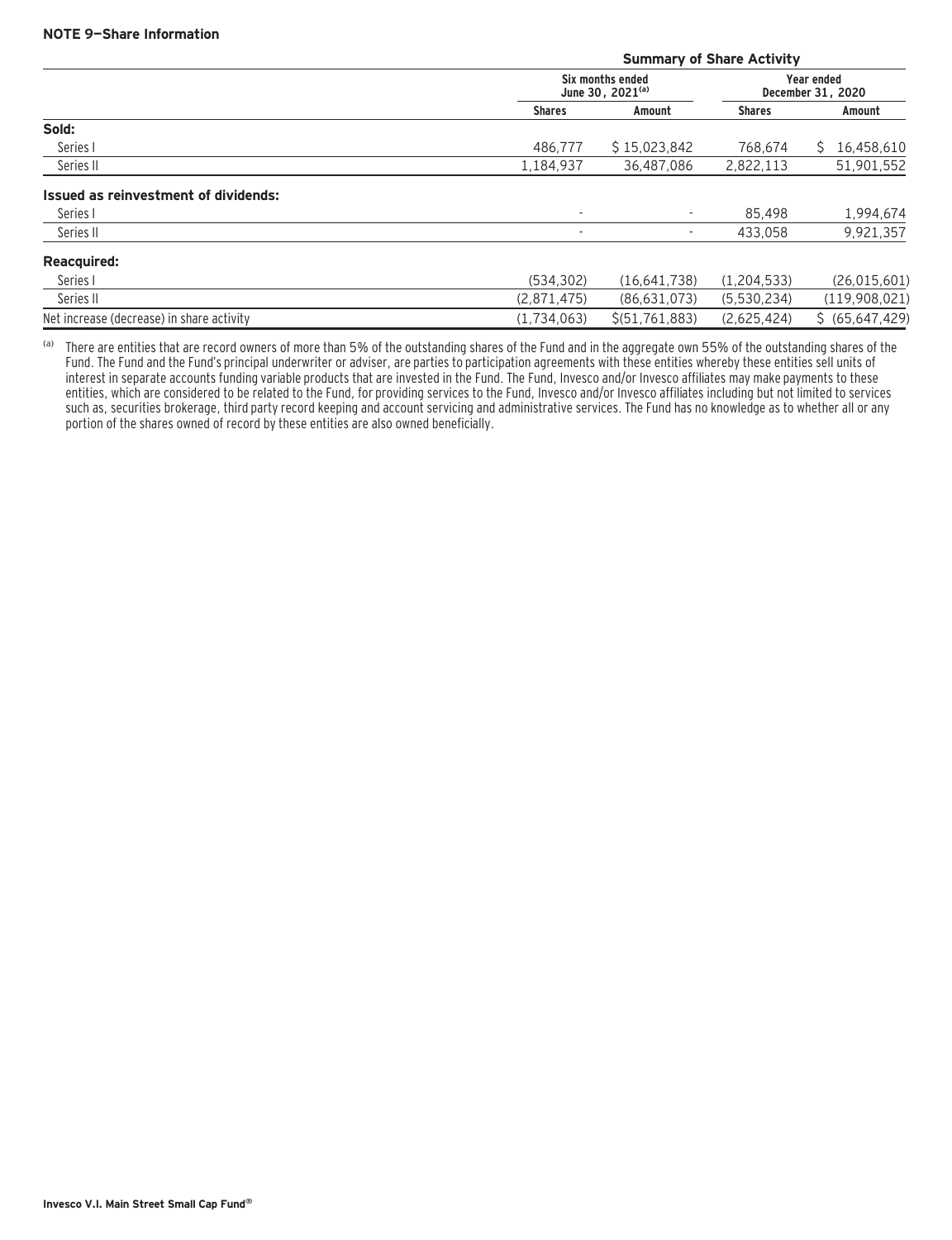### **Calculating your ongoing Fund expenses**

#### **Example**

As a shareholder of the Fund, you incur ongoing costs, including management fees; distribution and/or service fees (12b-1); and other Fund expenses. This example is intended to help you understand your ongoing costs (in dollars) of investing in the Fund and to compare these costs with ongoing costs of investing in other mutual funds. The example is based on an investment of \$1,000 invested at the beginning of the period and held for the entire period January 1, 2021 through June 30, 2021.

The actual and hypothetical expenses in the examples below do not represent the effect of any fees or other expenses assessed in connection with a variable product; if they did, the expenses shown would be higher while the ending account values shown would be lower.

#### **Actual expenses**

The table below provides information about actual account values and actual expenses. You may use the information in this table, together with the amount you invested, to estimate the expenses that you paid over the period. Simply divide your account value by \$1,000 (for example, an \$8,600 account value divided by \$1,000 = 8.6), then multiply the result by the number in the table under the heading entitled "Actual Expenses Paid During Period" to estimate the expenses you paid on your account during this period.

#### **Hypothetical example for comparison purposes**

The table below also provides information about hypothetical account values and hypothetical expenses based on the Fund's actual expense ratio and an assumed rate of return of 5% per year before expenses, which is not the Fund's actual return.

The hypothetical account values and expenses may not be used to estimate the actual ending account balance or expenses you paid for the period. You may use this information to compare the ongoing costs of investing in the Fund and other funds. To do so, compare this 5% hypothetical example with the 5% hypothetical examples that appear in the shareholder reports of the other funds.

Please note that the expenses shown in the table are meant to highlight your ongoing costs. Therefore, the hypothetical information is useful in comparing ongoing costs, and will not help you determine the relative total costs of owning different funds.

|           |                                                        | <b>ACTUAL</b>                                           |                                                              | <b>HYPOTHETICAL</b><br>(5% annual return before<br>expenses) |                                                              |                                              |
|-----------|--------------------------------------------------------|---------------------------------------------------------|--------------------------------------------------------------|--------------------------------------------------------------|--------------------------------------------------------------|----------------------------------------------|
|           | <b>Beginning</b><br><b>Account Value</b><br>(01/01/21) | <b>Endina</b><br><b>Account Value</b><br>$(06/30/21)^1$ | <b>Expenses</b><br><b>Paid During</b><br>Period <sup>2</sup> | <b>Endina</b><br><b>Account Value</b><br>(06/30/21)          | <b>Expenses</b><br><b>Paid During</b><br>Period <sup>2</sup> | <b>Annualized</b><br><b>Expense</b><br>Ratio |
| Series I  | \$1,000.00                                             | \$1,179.10                                              | \$4.32                                                       | \$1,020.83                                                   | \$4.01                                                       | 0.80%                                        |
| Series II | 1,000.00                                               | 1.177.60                                                | 5.67                                                         | L.019.59                                                     | 5.26                                                         | 1.05                                         |

<sup>1</sup> The actual ending account value is based on the actual total return of the Fund for the period January 1, 2021 through June 30, 2021, after actual expenses and will differ from the hund's expense ratio and a hypothetic

Expenses are equal to the Fund's annualized expense ratio as indicated above multiplied by the average account value over the period, multiplied by 181/365 to reflect the most recent fiscal half year.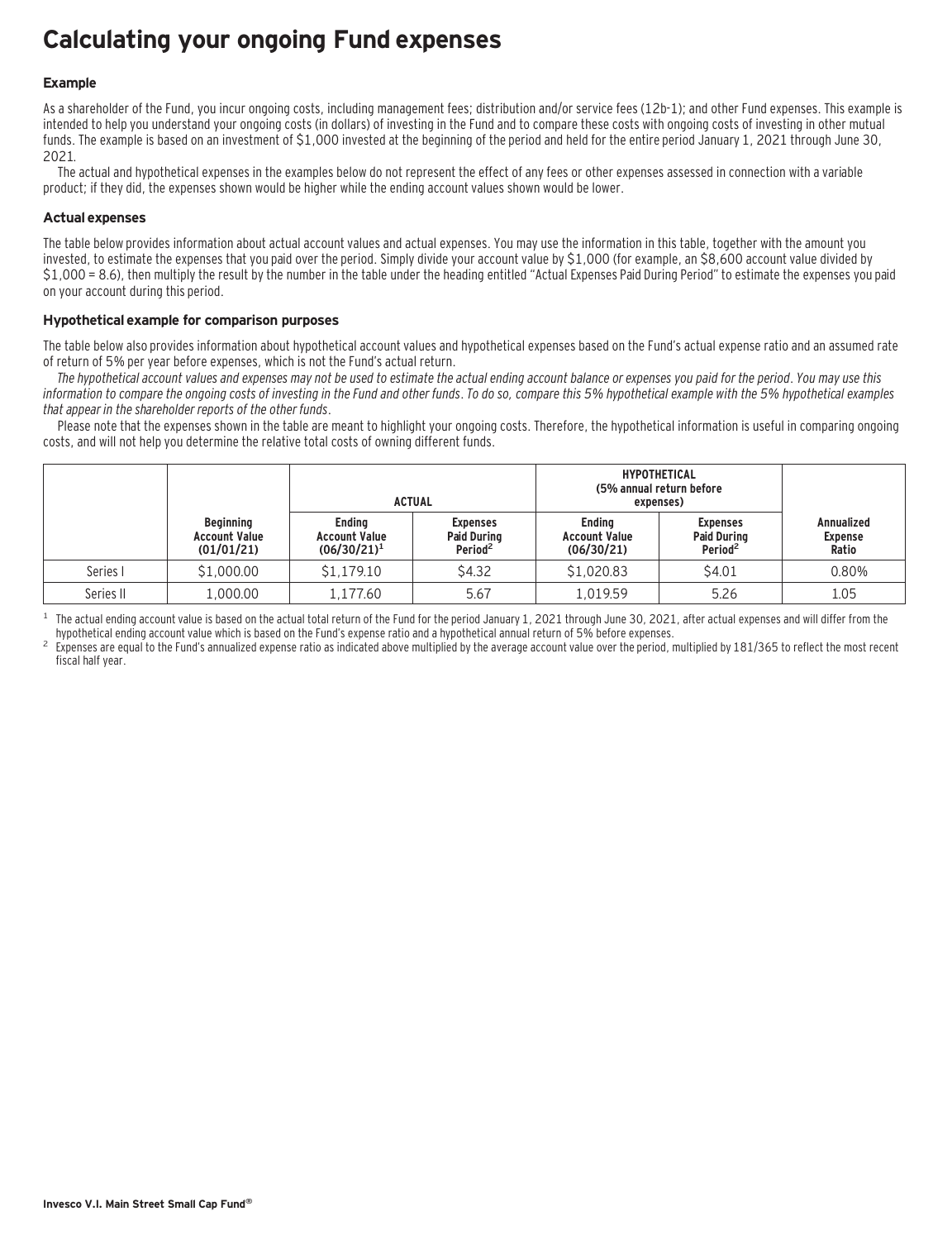### **Approval of Investment Advisory and Sub-Advisory Contracts**

At meetings held on June 10, 2021, the Board of Trustees (the Board or the Trustees) of AIM Variable Insurance Funds (Invesco Variable Insurance Funds) as a whole, and the independent Trustees, who comprise over 75% of the Board, voting separately, approved the continuance of the Invesco V.I. Main Street Small Cap Fund® 's (formerly, Invesco Oppenheimer V.I. Main Street Small Cap Fund® ) (the Fund) Master Investment Advisory Agreement with Invesco Advisers, Inc. (Invesco Advisers and the investment advisory agreement) and the Master Intergroup Sub-Advisory Contract for Mutual Funds with Invesco Asset Management Deutschland GmbH, Invesco Asset Management Limited, Invesco Asset Management (Japan) Limited, Invesco Hong Kong Limited, Invesco Senior Secured Management, Inc. and Invesco Canada Ltd. and separate sub-advisory contracts with Invesco Capital Management LLC and Invesco Asset Management (India) Private Limited and OppenheimerFunds, Inc. (collectively, the Affiliated Sub-Advisers and the sub-advisory contracts) for another year, effective July 1, 2021. After evaluating the factors discussed below, among others, the Board approved the renewal of the Fund's investment advisory agreement and the sub-advisory contracts and determined that the compensation payable thereunder by the Fund to Invesco Advisers and by Invesco Advisers to the Affiliated Sub-Advisers is fair and reasonable.

#### **The Board's Evaluation Process**

The Board has established an Investments Committee, which in turn has established Sub-Committees that meet throughout the year to review the performance of funds advised by Invesco Advisers (the Invesco Funds). The Sub-Committees meet regularly with portfolio managers for their assigned Invesco Funds and other members of management to review detailed information about investment performance and portfolio attributes of these funds. The Board has established additional standing and ad hoc committees that meet regularly throughout the year to review matters within their purview. The Board took into account evaluations and reports that it received from its committees and sub-committees, as well as the information provided to the Board and its committees and sub-committees throughout the year, in considering whether to approve each Invesco Fund's investment advisory agreement and sub-advisory contracts.

As part of the contract renewal process, the Board reviews and considers information provided in response to detailed requests for information submitted to management by the independent Trustees with assistance from legal counsel to the independent Trustees. The Board receives comparative investment performance and fee and expense data regarding the Invesco Funds prepared by Broadridge Financial Solutions, Inc. (Broadridge), an independent mutual fund data provider, as well as information on the composition of the peer groups provided by Broadridge and its methodology for determining peer groups. The Board also receives an independent written evaluation from the Senior Officer, an officer of the Invesco Funds who reports directly to the independent Trustees. The Senior Officer's evaluation is prepared as part of his responsibility to manage the process by which the

Invesco Funds' proposed management fees are negotiated during the annual contract renewal process to ensure they are negotiated in a manner that is at arms' length and reasonable. In addition to meetings with Invesco Advisers and fund counsel throughout the year and as part of meetings convened on April 27, 2021 and June 10, 2021, the independent Trustees also discussed the continuance of the investment advisory agreement and sub-advisory contracts in separate sessions with the Senior Officer and with independent legal counsel.

The discussion below is a summary of the Senior Officer's independent written evaluation with respect to the Fund's investment advisory agreement and sub-advisory contracts, as well as a discussion of the material factors and related conclusions that formed the basis for the Board's approval of the Fund's investment advisory agreement and sub-advisory contracts. The Trustees' review and conclusions are based on the comprehensive consideration of all information presented to them during the course of the year and in prior years and are not the result of any single determinative factor. Moreover, one Trustee may have weighed a particular piece of information or factor differently than another Trustee. The information received and considered by the Board was current as of various dates prior to the Board's approval on June 10, 2021.

#### **Factors and Conclusions and Summary of Independent Written Fee Evaluation**

*A. Nature, Extent and Quality of Services Provided by Invesco Advisers and the Affiliated Sub-Advisers*

The Board reviewed the nature, extent and quality of the advisory services provided to the Fund by Invesco Advisers under the Fund's investment advisory agreement, and the credentials and experience of the officers and employees of Invesco Advisers who provide these services, including the Fund's portfolio manager(s). The Board's review included consideration of Invesco Advisers' investment process and oversight, credit analysis, and research capabilities. The Board considered information regarding Invesco Advisers' programs for and resources devoted to risk management, including management of investment, enterprise, operational, liquidity, valuation and compliance risks, and technology used to manage such risks. The Board also received and reviewed information about Invesco Advisers' role as administrator of the Invesco Funds' liquidity risk management program. The Board received a description of Invesco Advisers' business continuity plans and of its approach to data privacy and cybersecurity, including related testing. The Board considered how the cybersecurity and business continuity plans of Invesco Advisers and its key service providers operated in the increased remote working environment resulting from the novel coronavirus ("COVID-19") pandemic. The Board also considered non-advisory services that Invesco Advisers and its affiliates provide to the Invesco Funds, such as various back office support functions, third party oversight, internal audit, valuation, portfolio trading and legal and compliance. The Board observed that Invesco Advisers has been able to effectively manage, operate and oversee the Invesco Funds through the challenging COVID-19 pandemic

period. The Board reviewed and considered the benefits to shareholders of investing in a Fund that is part of the family of funds under the umbrella of Invesco Ltd., Invesco Advisers' parent company, and noted Invesco Ltd.'s depth and experience in running an investment management business, as well as its commitment of financial and other resources to such business. The Board concluded that the nature, extent and quality of the services provided to the Fund by Invesco Advisers are appropriate and satisfactory.

The Board reviewed the services that may be provided by the Affiliated Sub-Advisers under the sub-advisory contracts and the credentials and experience of the officers and employees of the Affiliated Sub-Advisers who provide these services. The Board noted the Affiliated Sub-Advisers' expertise with respect to certain asset classes and that the Affiliated Sub-Advisers have offices and personnel that are located in financial centers around the world. As a result, the Board noted that the Affiliated Sub-Advisers can provide research and investment analysis on the markets and economies of various countries in which the Fund may invest, make recommendations regarding securities and assist with security trades. The Board concluded that the sub-advisory contracts may benefit the Fund and its shareholders by permitting Invesco Advisers to use the resources and talents of the Affiliated Sub-Advisers in managing the Fund. The Board concluded that the nature, extent and quality of the services that may be provided to the Fund by the Affiliated Sub-Advisers are appropriate and satisfactory.

*B. Fund Investment Performance* The Board considered Fund investment performance as a relevant factor in considering whether to approve the investment advisory agreement. The Board did not view Fund investment performance as a relevant factor in considering whether to approve the sub-advisory contracts for the Fund, as no Affiliated Sub-Adviser currently manages assets of the Fund.

The Board compared the Fund's investment performance over multiple time periods ending December 31, 2020 to the performance of funds in the Broadridge performance universe and against the Russell 2000® Index (Index). The Board noted that performance of Series I shares of the Fund was in the first quintile of its performance universe for the one, three and five year periods (the first quintile being the best performing funds and the fifth quintile being the worst performing funds). The Board noted that performance of Series I shares of the Fund was reasonably comparable to the performance of the Index for the one and five year periods and above the performance of the Index for the three year period. The Board considered that the Fund was created in connection with Invesco Ltd.'s acquisition of OppenheimerFunds, Inc. and its subsidiaries (the "Transaction") and that the Fund's performance prior to the closing of the Transaction on May 24, 2019 is that of its predecessor fund. The Board recognized that the performance data reflects a snapshot in time as of a particular date and that selecting a different performance period could produce different results. The Board also reviewed more recent Fund performance as well as other performance metrics, which did not change its conclusions.